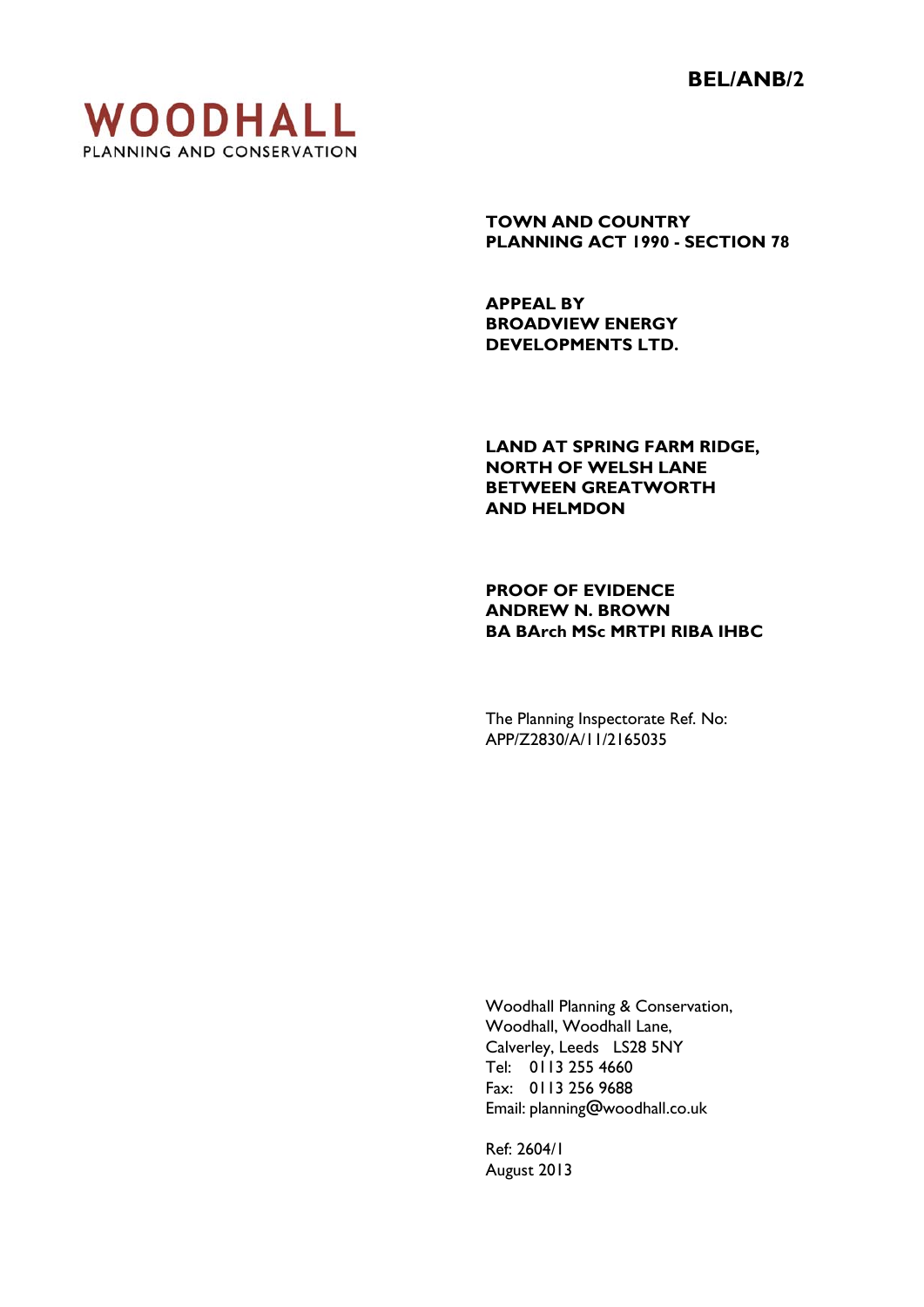| 1.00 | Summary                                         | 2              |
|------|-------------------------------------------------|----------------|
| 2.00 | <b>Personal Details</b>                         | 5              |
| 3.00 | Scope and Methodology of Evidence               | 6              |
| 4.00 | Statutory Requirements and the Development Plan | 10             |
| 5.00 | Central Government Policy and Guidance          | $\overline{2}$ |
| 6.00 | Impact on Heritage Assets                       | 15.            |
| 7.00 | Conclusions                                     | 33             |

# **APPENDICES (bound separately)**

| ANB <sub>I</sub> | Map showing approximate location of heritage assets |
|------------------|-----------------------------------------------------|
| ANB <sub>2</sub> | List descriptions                                   |
| ANB <sub>3</sub> | Scheduled monument descriptions                     |
| ANB <sub>4</sub> | Descriptions of registered parks and gardens        |
| ANB <sub>5</sub> | <b>Visualisations</b>                               |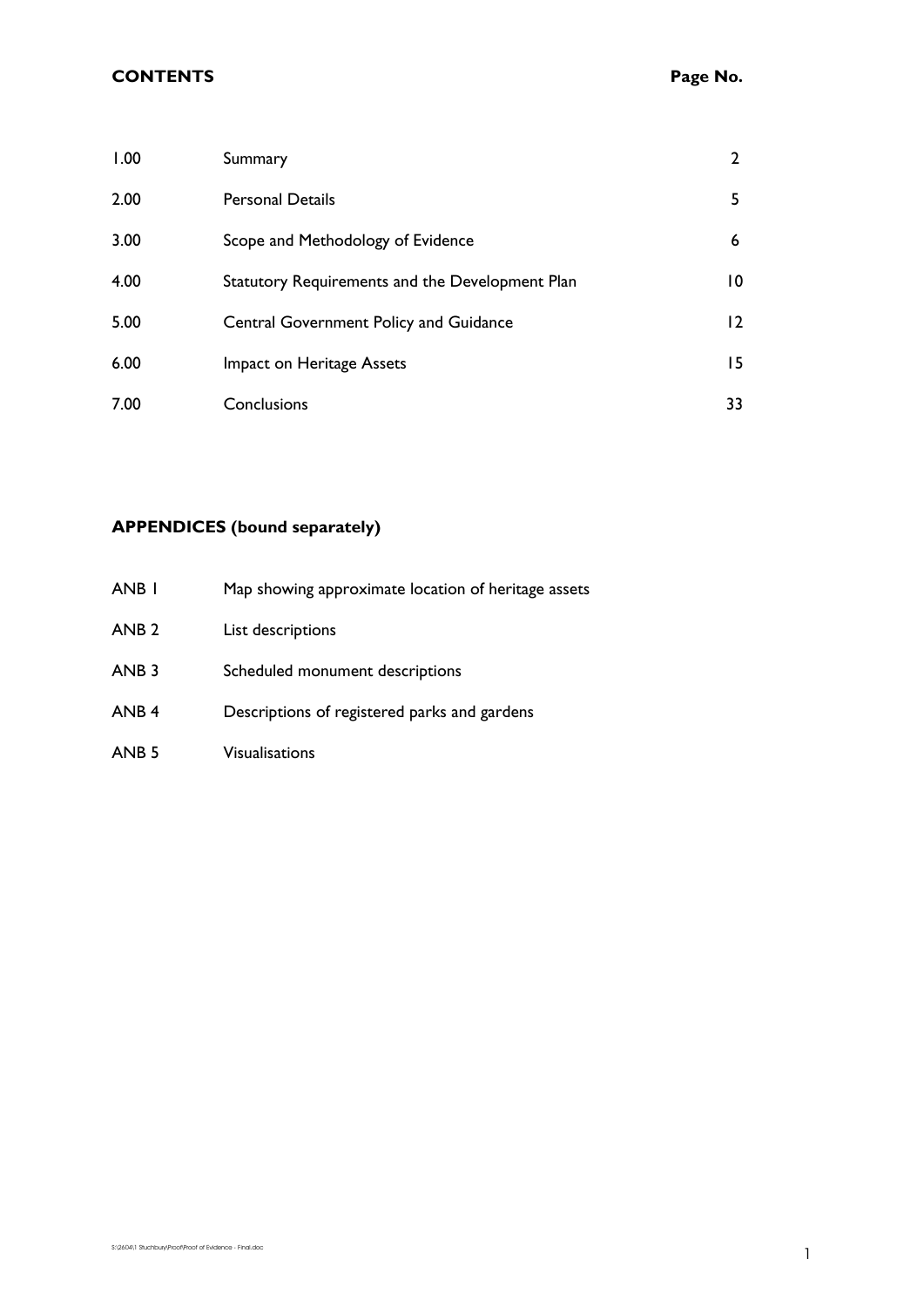# **1.00 SUMMARY**

- 1.01 I am Andrew Newman Brown, BA, BArch, MSc, MRTPI, RIBA, IHBC. This Inquiry relates to an appeal against the decision of South Northamptonshire Council to refuse an application for planning permission for a wind farm comprising five wind turbines and associated works on land at Spring Farm Ridge, north of Welsh Lane between Greatworth and Helmdon. The Appellant's case is being presented by a number of witnesses and my evidence relates to the impact of the proposed development upon the setting of heritage assets around the Appeal Site.
- 1.02 The Council's Statement of Case indicates that it would focus on the impact of the proposed development upon seven designated heritage assets or groups of heritage assets. It also states that the Council considers the harm to these heritage assets is 'less than substantial'. Concern about other heritage assets has been raised by consultees and third parties. I note that, despite the various comments set out in its letter of 14<sup>th</sup> January 2011, English Heritage did not recommend refusal of the application.
- 1.03 The Council is not expressing any concerns regarding the potential of the proposed development to have a direct effect upon the non-designated heritage assets (principally archaeological remains) on the Appeal Site. Also, heritage concerns expressed by third parties relate entirely to the impact of the proposal on the setting of heritage assets. My evidence therefore solely considers the impact of the proposed turbines on the setting of heritage assets.
- 1.04 The setting of a heritage asset is defined in Annex 2 of the National Planning Policy Framework as *'The surroundings in which a heritage asset is experienced.*' Whilst the settings of various heritage assets need to be understood in assessing the impact of this proposal, I consider that any attempt to closely define the extent of setting is of limited usefulness. Setting is not a heritage asset in itself, nor is it a heritage designation; its importance lies in what it contributes to the significance of a heritage asset. As a result, within my evidence I have not attempted to define the geographical extent of the setting of the various heritage assets but have sought to identify whether and to what extent elements of the setting of a heritage asset contribute to the significance of that asset. I have then assessed the impact of the proposed wind turbines on the significance of the various heritage assets, including any impact on those elements of their settings that contribute to their significance.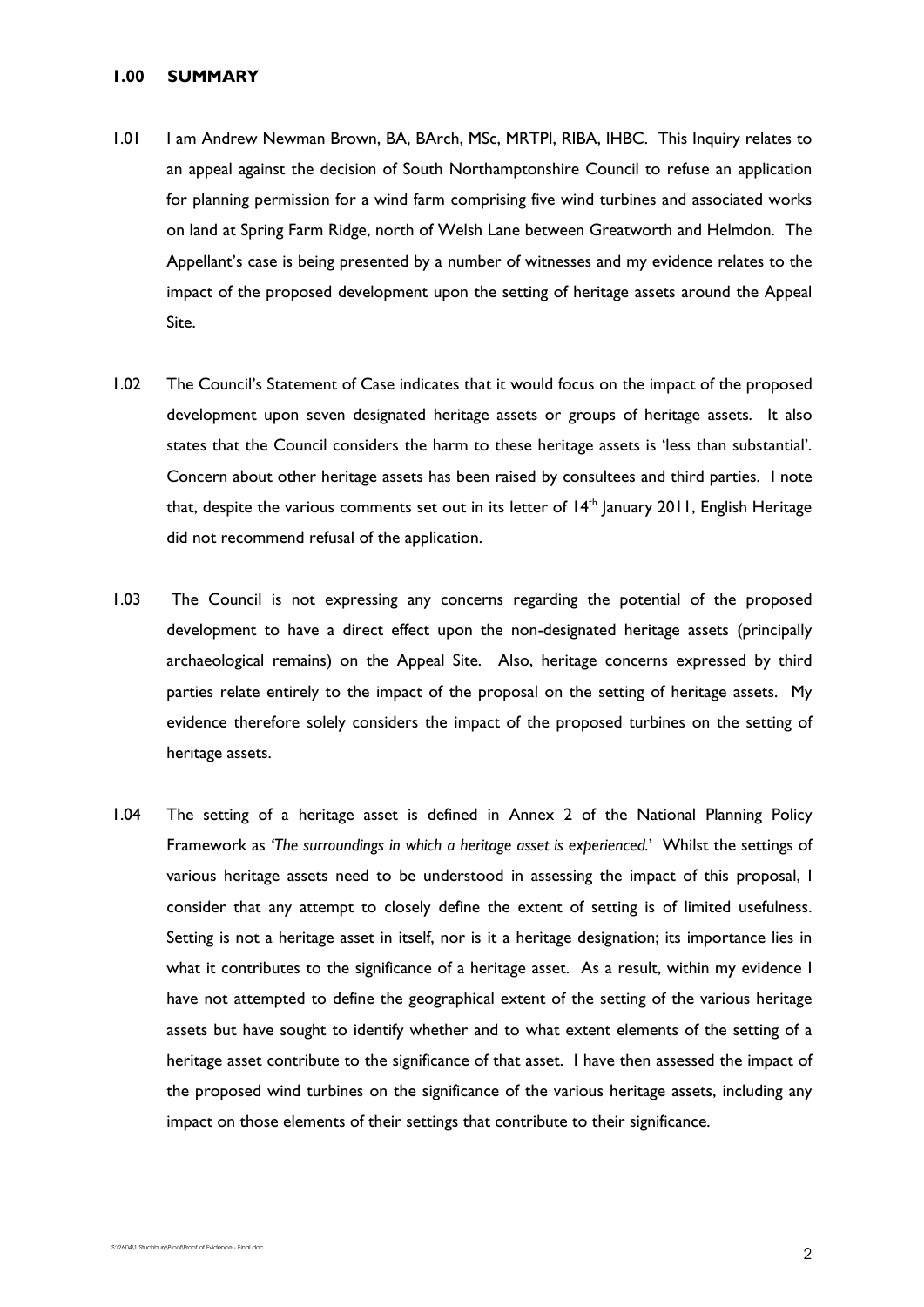- 1.05 I have set out the statutory requirements and the policies of the Development Plan that relate to the historic environment, together with other relevant documents adopted by the Council. I have also considered central government policy relating to the historic environment and guidance provided by English Heritage.
- 1.06 Within my evidence I have considered the impact of the proposed development upon those heritage assets set out in paragraph 4.8 of the Council's Statement of Case, together with those assets where specific heritage concerns have been raised by third parties.
- 1.07 My assessment makes use of the five step approach set out in the English Heritage document *The Setting of Heritage Assets*. However, I have omitted Step 4 (maximising enhancement and minimising harm) as no enhancement or mitigation specifically related to heritage assets is proposed. In relation to Step 5, I have only considered the public benefits to the historic environment (in my conclusions) as the wider public benefits of the proposed development are considered within the evidence of Mr. Bell.
- 1.08 As a result of my assessment of the impact of the proposed development upon the setting of the various heritage assets, I have concluded that the proposed development would impact as follows:
	- Greatworth Hall (Grade II listed building) Moderate adverse;
	- Greatworth Conservation Area Slight Adverse;
	- Church of St. Peter, Greatworth (Grade II\* listed building) Slight Adverse;
	- Astwell Castle (scheduled ancient monument and Grade II\* listed building) Moderate Adverse;
	- Sulgrave Conservation Area Moderate Adverse;
	- Castle Hill Ringworks and Church of St. James, Sulgrave (scheduled ancient monument and Grade II\* listed building) – Moderate Adverse;
	- Sulgrave Manor (Grade I listed building and Grade II registered park and garden) – Neutral;
	- Church of St. Mary Magdelene, Helmdon (Grade  $II^*$  listed building) Slight Adverse;
	- Canons Ashby (Grade I listed building and Grade II\* registered park and garden) - Neutral;
	- Stowe (Grade I listed building and Grade I registered park and garden) Slight Adverse;
	- Site of deserted village, Stuchbury (non-designated heritage asset) Slight Adverse; and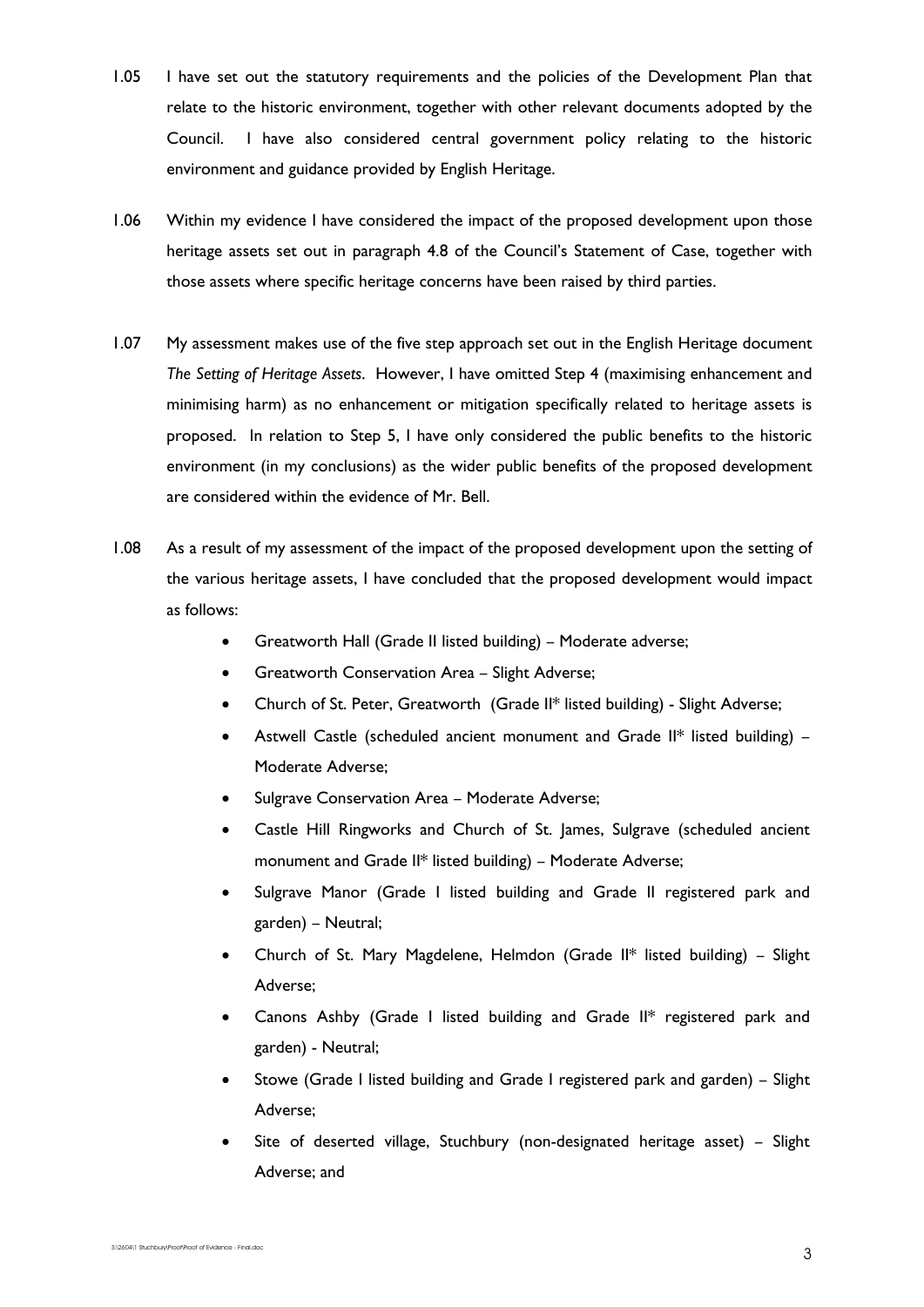- Railway Viaduct, Helmdon (non-designated heritage asset) Neutral.
- 1.09 The proposed development would be contrary to the specific wording of 'saved' Policies G3 and EV11 of the Local Plan. However, these two policies do not contain a balancing provision and are therefore considered to be inconsistent with the relevant parts of the Framework. I consider that the proposed development would accord with Policies EV10, EV12 and EV 28 of the Local Plan.
- 1.10 For the purposes of the Framework I consider that all the identified impacts are 'less than substantial' and therefore paragraph 134 is relevant. Inevitably, some observers may not like the fact that the proposed wind turbines will be experienced in relation to some or all of the heritage assets that have been considered. It may even be the case that an understanding of the significance of some of these assets would be easier if the turbines were not erected. However, in no case would the turbines impact on elements of setting which contribute to significance to such a degree as to cause substantial harm. Paragraph 134 of the Framework indicates that 'less than substantial harm' needs to be weighed against the public benefits of the proposed development.
- 1.11 The English Heritage document, *Wind Energy and the Historic Environment*, indicates that reversibility is an important feature and should be taken into account and this has been explicitly confirmed in the National Policy Statement for Renewable Energy Infrastructure EN-3. This aspect of the proposed development is of particular significance in relation to the historic environment. Whilst 25 years is not a short period in human terms (being approximately one generation), in relation to the enduring significance of the heritage assets around the Appeal Site it only represents a small slice of their history up to the present day (and a much smaller slice of their potential history). Whatever adverse effect the proposed development may be considered to have on heritage assets, this will be capable of being reversed after 25 years.
- 1.12 Climate change is likely to be detrimental to the historic environment. Whilst there will be some diffuse benefits to the historic environment from the proposed development, I do not consider that these by themselves are sufficient to outweigh the harm that I have identified.
- 1.13 The wider public benefits of the proposed development, against which the identified harm needs to be balanced, are outside the scope of my evidence but are set out within the evidence of Mr. Bell.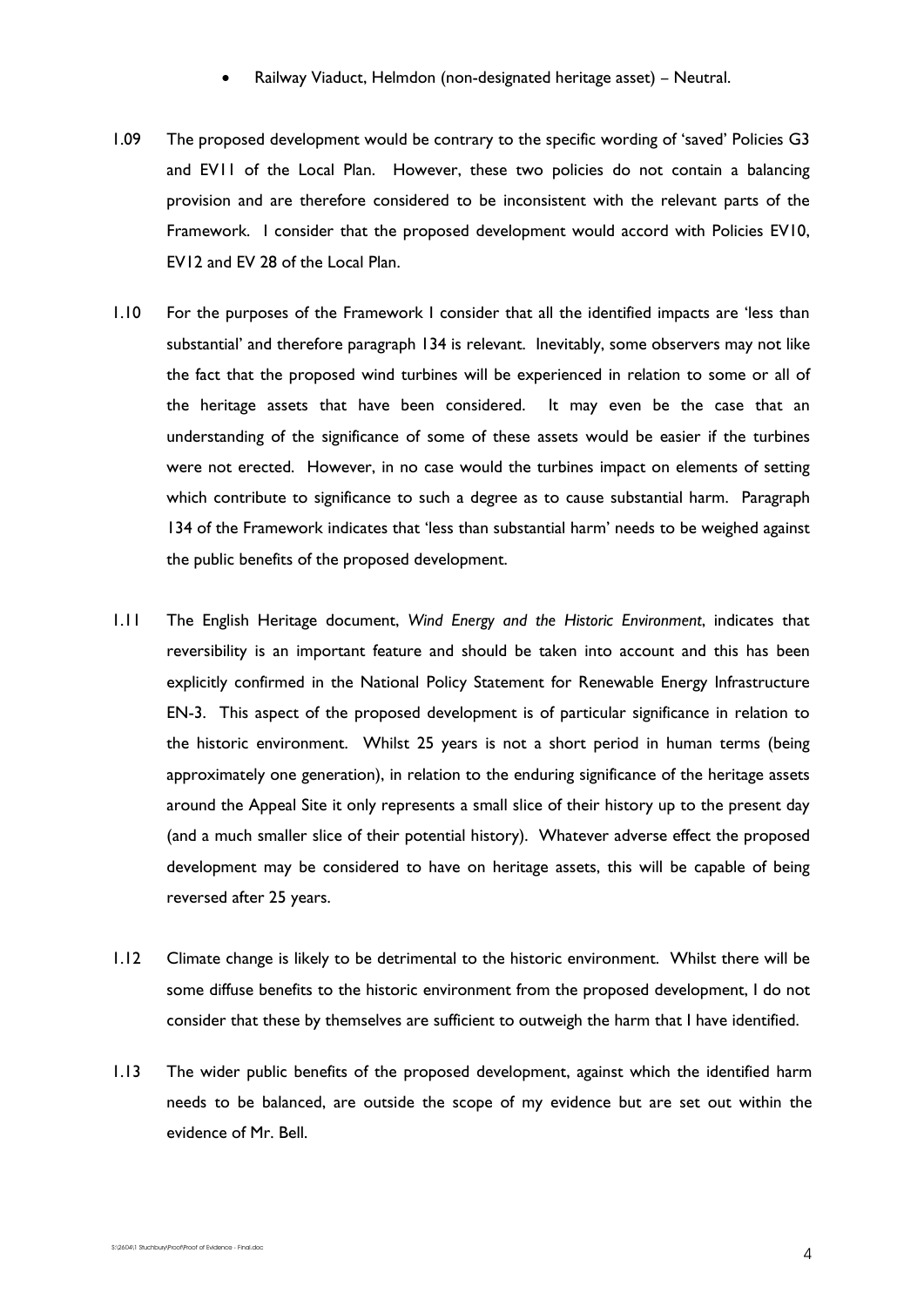# **2.00 PERSONAL DETAILS**

- 2.01 I am Andrew Newman Brown, Architect and Town Planner. I obtained my Bachelor of Arts (Architecture) from the University of Newcastle upon Tyne in 1971 and a Bachelor of Architecture from the same institution in 1974. In 1975 I successfully completed my Master of Science (Environmental Conservation) at Heriot-Watt University, Edinburgh. I am a registered architect, a member of the Royal Town Planning Institute, a member of the Royal Institute of British Architects, and a member of the Institute of Historic Building Conservation.
- 2.02 The whole of my career has involved work in the historic environment and the design of new developments in sensitive locations. Initially I worked in specialist conservation/design teams for Tyne and Wear County and Durham County Council, and I was then Conservation Officer of Chester City Council from 1983 to 1988. Since then I have been in private practice, first in Cheshire, then as a partner of Brown Environmental Design (Manchester and Barnsley), and now as a principal with Woodhall Planning & Conservation. I have been involved in many schemes involving listed buildings and conservation areas, and have prepared Conservation Area Appraisals for local planning authorities. I have provided design and conservation evidence at Public Inquires for many developers and local authorities, including evidence in relation to other wind farm proposals.
- 2.03 In relation to this proposal, I was responsible for the preparation of the Heritage Assets Chapter of the Environmental Statement and gave evidence at the first Inquiry into the appeal against the refusal of planning permission.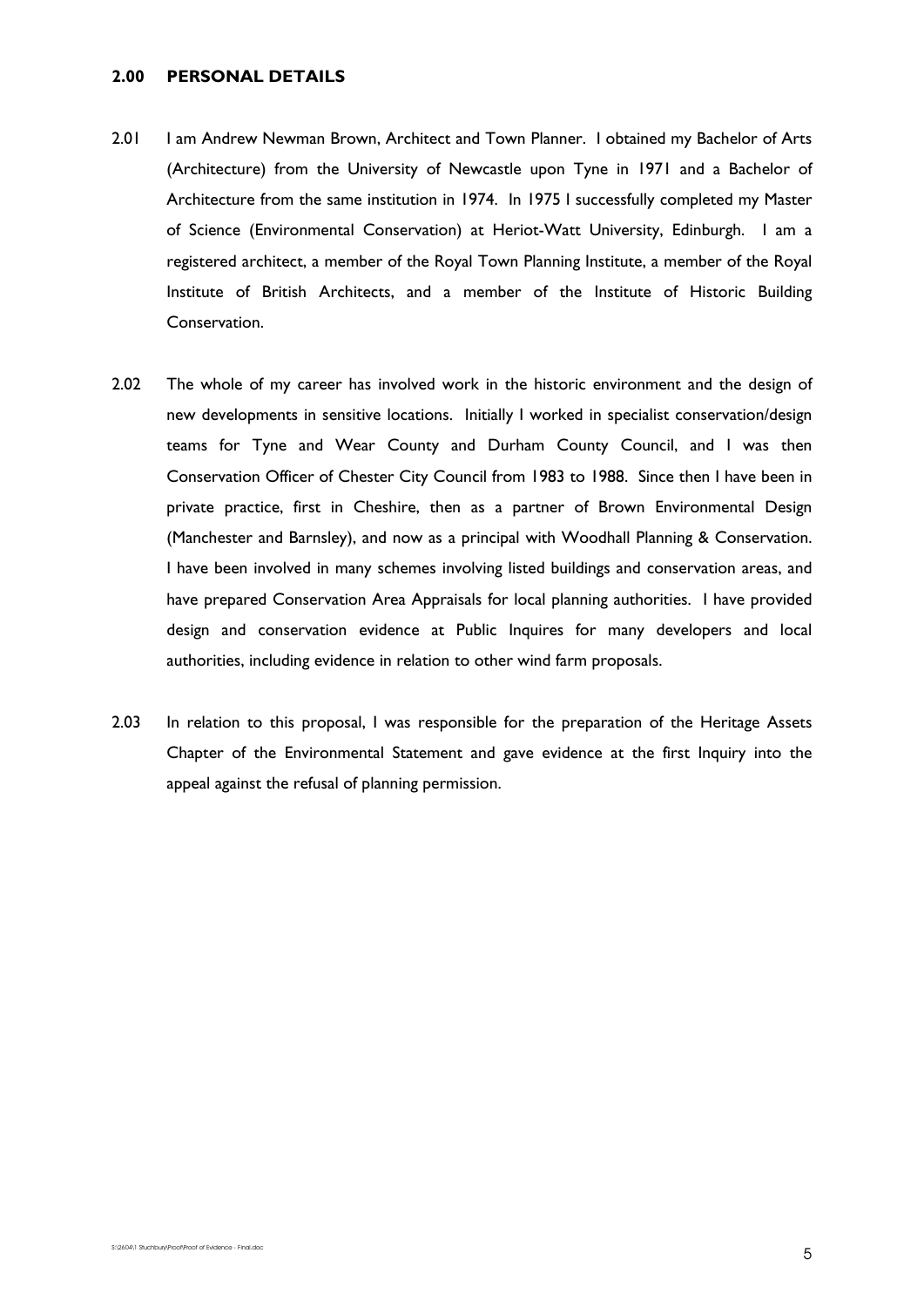# **3.00 SCOPE AND METHODOLOGY OF EVIDENCE**

- 3.01 This Inquiry relates to an appeal against the decision of South Northamptonshire Council (the 'Council') to refuse an application for planning permission for a wind farm comprising five wind turbines, underground cabling, meteorological mast, access tracks, control building, temporary site compound, and ancillary developments on land at Spring Farm Ridge. A previous Inquiry into this appeal was held in May 2012 but the Inspector's decision was challenged in the High Court and, on one specific ground, was overturned.
- 3.02 The Appellant's case is being presented by a number of witnesses and my evidence relates to the impact of the proposed development upon the setting of the heritage assets (both designated and non-designated) around the Appeal Site. Landscape issues are considered within the evidence of Mr. Stevenson. In a case such as this it is important to provide a structured framework for objective analysis and, particularly, to disaggregate likely significant effects on landscape and visual amenity from those which relate to heritage assets. The overall planning evaluation of the proposed development is provided within the evidence of Mr. Bell.
- 3.03 The application for planning permission was considered by the Development Control Committee of the Council on 30 June 2011 (CD 12.3) and six reasons for refusal were given on the decision notice (CD 12.4). Subsequently three of these reasons were withdrawn (before the first Inquiry). My evidence relates to the first of the reasons for refusal. Paragraph 4.8 of the Council's Statement of Case indicates that it would focus on the impact of the proposed development upon seven designated heritage assets or groups of heritage assets (the Council's concern at the previous Inquiry regarding the Culworth Conservation Area has been dropped). The Council also states (in paragraph 4.10 of its Statement of Case) that it would not be raising any issue regarding cultural heritage tourism. In addition, the Council accepts in paragraph 4.7 of its Statement of Case that the harm to heritage assets is no longer considered 'substantial' in relation to paragraphs 132 to 134 of the National Planning Policy Framework.
- 3.04 In addition to the designated heritage assets identified by the Council, the National Trust has raised concerns regarding the impact of the proposed development upon two of its properties. Also, the Friends of St. Mary Magdalene Church, Helmdon and others are concerned about the impact upon that building. In addition, the Helmdon, Stuchbury and Greatworth Windfarm Action Group ('HSGWAG') indicates at paragraph 29 of its Statement of Case that serious and unacceptable harm would also be caused to two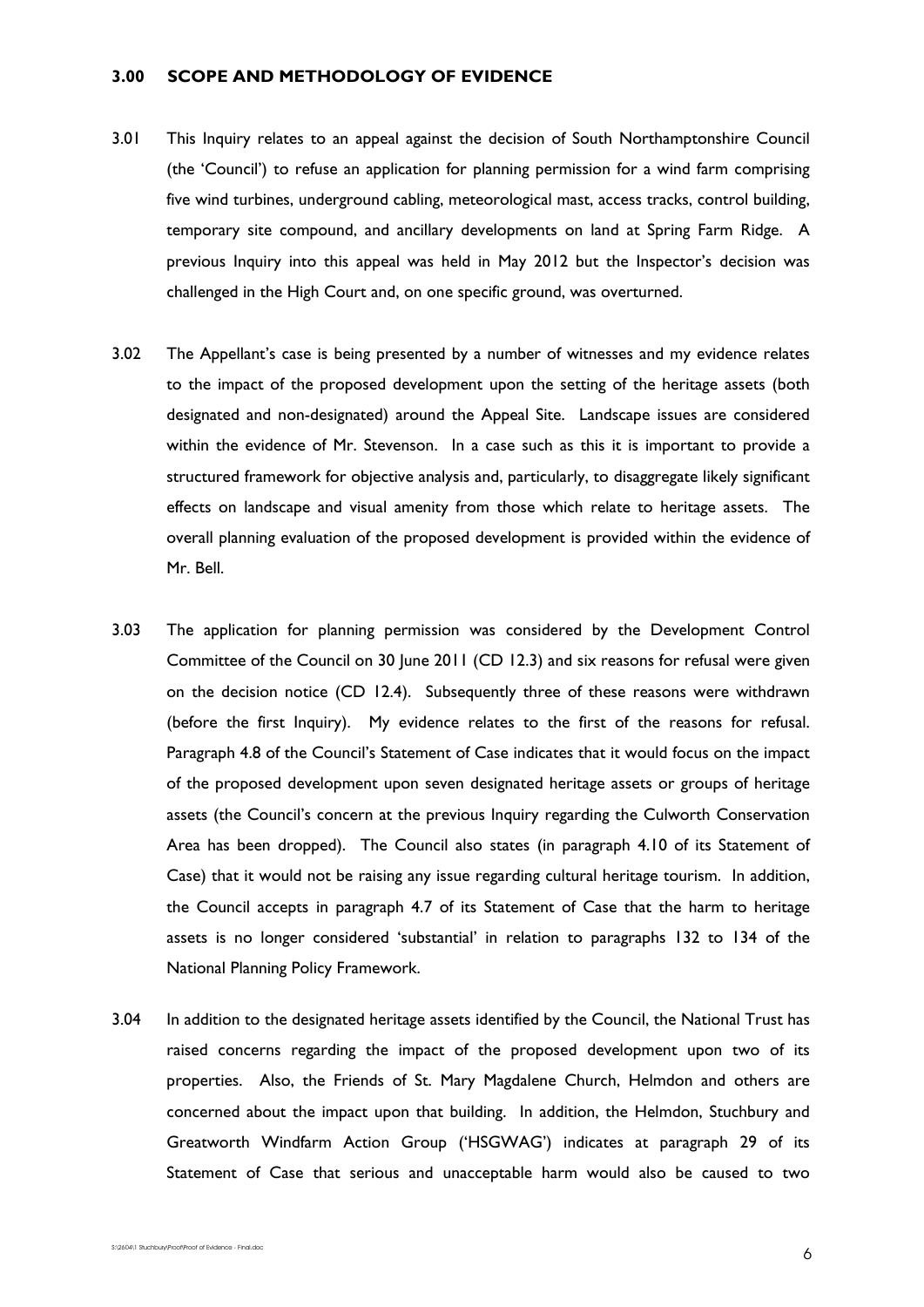undesignated heritage assets. I note that, despite the various comments set out in its letter of 14<sup>th</sup> January 2011, English Heritage did not recommend refusal of the application.

- 3.05 As a result of the concerns raised by the Council and others, within my evidence I have considered the impact of the proposed development upon the following individual or groups of heritage assets, namely:
	- Greatworth Hall (Grade II listed building);
	- **Greatworth Conservation Area;**
	- **EXECHITCH ST. Peter, Greatworth (Grade II\* listed building);**
	- **Astwell Castle (scheduled ancient monument and Grade II\* listed building);**
	- **Sulgrave Conservation Area;**
	- **EXECAST EXECOM** Castle Hill Ringworks and Church of St. James, Sulgrave (scheduled ancient monument and Grade II\* listed building);
	- Sulgrave Manor (Grade I listed building and Grade II registered park and garden);
	- Church of St. Mary Magdelene, Helmdon (Grade II\* listed building);
	- **EXEC** Canons Ashby (Grade I listed building and Grade II\* registered park and garden);
	- **Stowe (Grade I listed building and Grade I registered park and garden);**
	- Site of deserted village, Stuchbury (non-designated heritage asset); and
	- **Railway Viaduct, Helmdon (non-designated heritage asset).**

# **Methodology**

- 3.06 In order to prepare this evidence I have visited all the heritage assets (or their surroundings) set out at 3.05 above, and have made use of the material submitted with the application (particularly the various photomontages).
- 3.07 The Council is not expressing any concerns regarding the potential of the proposed development to have a direct effect upon the non-designated heritage assets (principally archaeological remains) on the Appeal Site. Also, heritage concerns expressed by third parties relate entirely to the impact of the proposal on the setting of heritage assets. As a result it is only the impact of the proposed wind turbines that are relevant, not the other elements of the proposed development. My evidence therefore solely considers the impact of the proposed turbines on the setting of heritage assets.
- 3.08 The setting of a heritage asset is defined in Annex 2 of the *National Planning Policy Framework* (the 'Framework' - see 5.04 below and CD 2.1). Whilst the settings of various heritage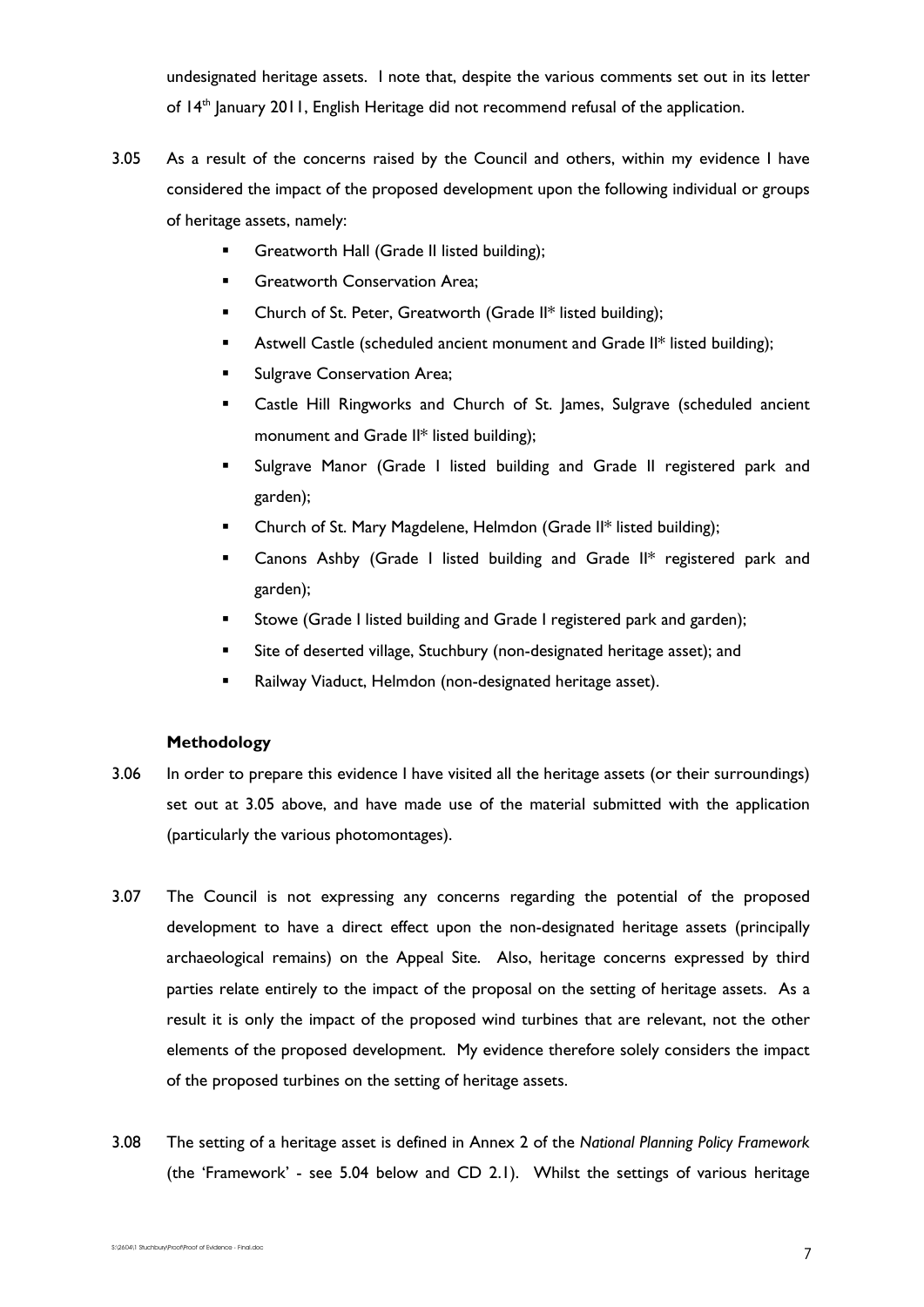assets need to be understood in assessing the impact of this proposal, I consider that any attempt to closely define the extent of setting is of limited usefulness. Setting is not a heritage asset in itself, nor is it a heritage designation; its importance lies in what it contributes to the significance of a heritage asset (see 5.05 below). Therefore, what is of primary importance is not whether a proposed development is within or beyond the setting but the impact of that development upon the significance of the heritage asset, including its setting. This is the object of Sections 66 and 72 of the *Planning (Listed Buildings and Conservation Areas) Act 1990* (see 4.01 below) and accords with the methodology set out in the English Heritage document, *The Setting of Heritage Assets* (see 5.11 below and CD 10.1), particularly the advice on page 16 of *The Setting of Heritage Assets*, which includes the comment that:

*Understanding the significance of a heritage asset will enable the contribution made by its setting to be understood. This will be the starting point for any proper evaluation of the implications of development affecting setting.* 

- 3.09 As a result, within my evidence I have not attempted to define the geographical extent of the setting of the various heritage assets but have sought to identify whether and to what extent elements of the setting of a heritage asset contribute to the significance of that asset. I have then assessed the impact of the proposed wind turbines on the significance of the various heritage assets, including any impact on those elements of their settings that contribute to their significance. In assessing significance I have used the four categories listed in Annex 2 of the Framework (see 5.05 below and CD 2.1) in preference to those suggested on pages 27 to 32 of the English Heritage document, *Conservation Principles, Policies and Guidance* (CD 10.4), as the Framework is a central government document and postdates the English Heritage publication.
- 3.10 No beneficial changes to heritage assets are anticipated as a result of the proposed development and therefore paragraphs 133 and 134 of the Framework are of relevance (see 5.02 below and CD 2.1). These make a distinction between proposals that will lead to '*… substantial harm to or total loss of significance ….*' of a designated heritage asset (paragraph 133) and proposals which will have '*… less than substantial harm ….*' (paragraph 134). This is different from the more graduated approach that was properly adopted for the assessment in the Historic Environment Chapter of the Environmental Statement (CD 12.2). I consider that impacts with a level of magnitude of 'Major' within the Environmental Statement would equate to the Framework's 'substantial harm', with 'Moderate', 'Slight', and 'Negligible' magnitudes equating to 'less than substantial harm'. It is, of course, possible for the proposed development to result in no harm to the significance of a heritage asset. In order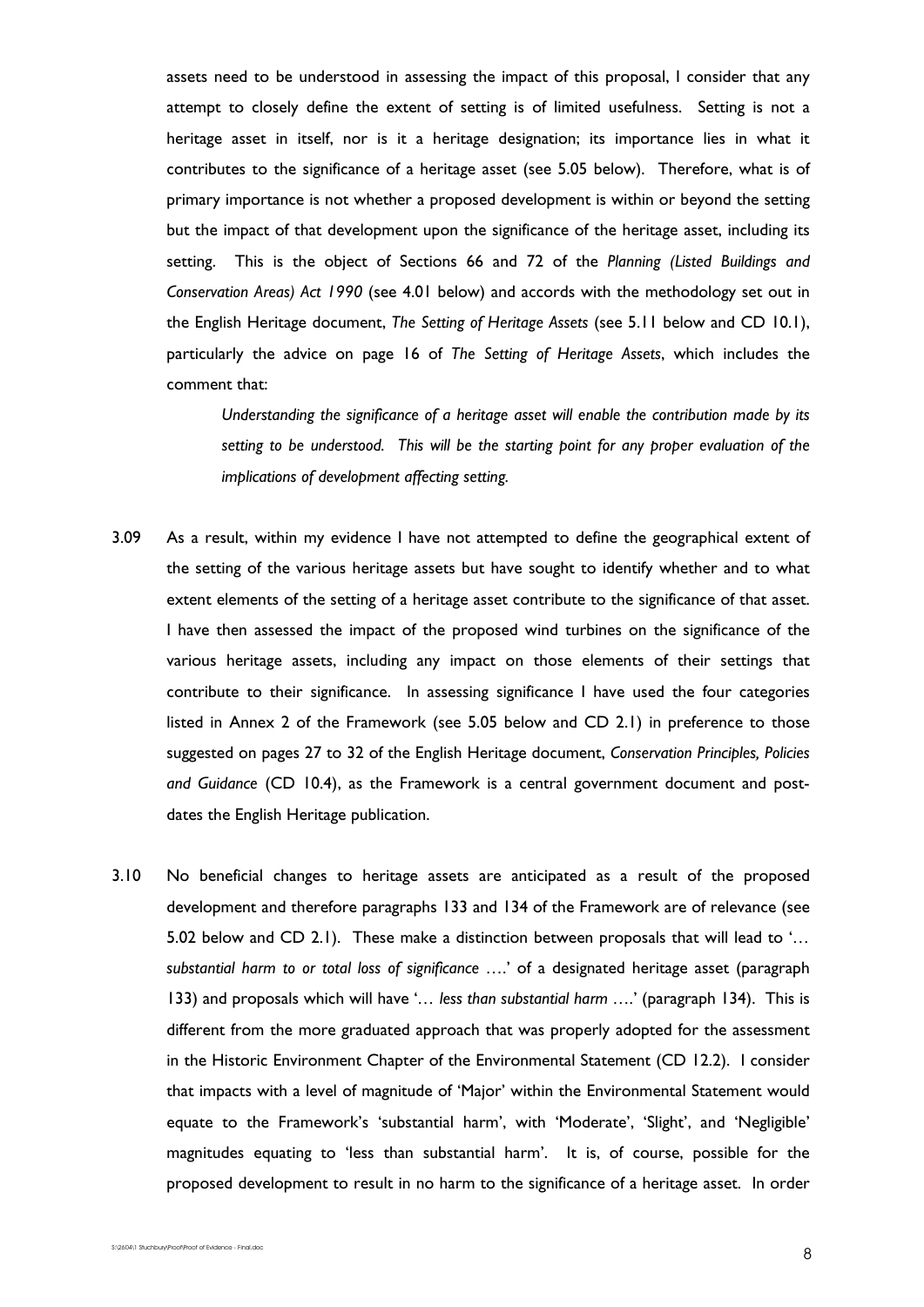to use the same terminology as that adopted in the *The Setting of Heritage Assets* (see 5.04 below and CD 10.1), where I consider that there would be no harm, I have used the word 'neutral'.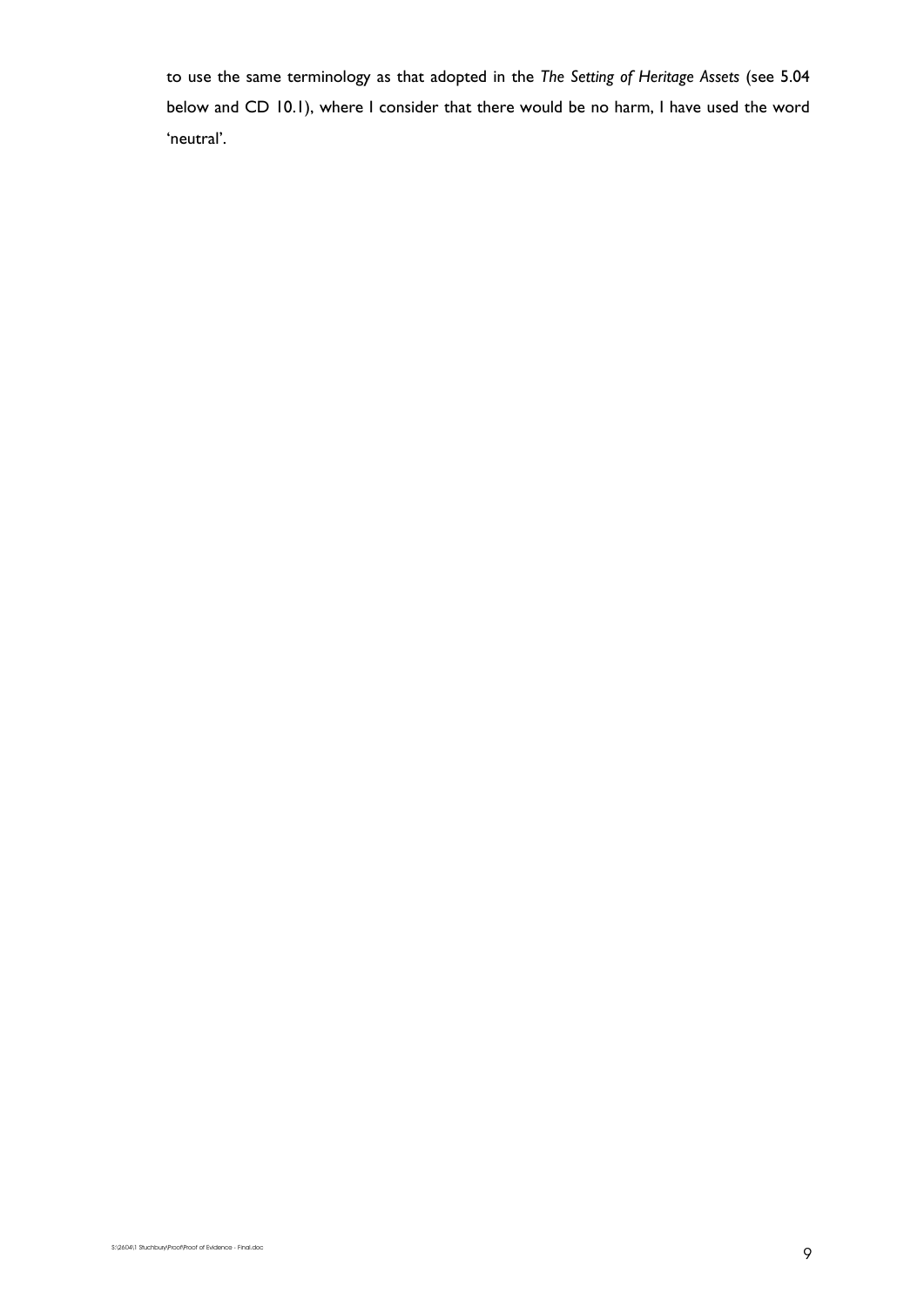#### **Statutory requirements**

- 4.01 All policies relating to listed buildings and conservation areas need to be understood in the context of the statutory requirements, which are primary. Section 66 of the *Planning (Listed Building and Conservation Areas) Act 1990* states that special regard shall be paid to the desirability of preserving the setting of listed buildings and Section 72 requires that special attention shall be paid to the desirability of preserving or enhancing the character or appearance of conservation areas. Whilst the exact importance and weight to be given to these statutory duties remains a matter for the decision maker, it clearly needs to be greater than that given to other material considerations.
- 4.02 It should also be noted that, in relation to conservation areas, the Courts have held that the objective of "preserve" or "preserving" (Sections 69 and 72 of the *Planning (Listed Buildings and Conservation Areas) Act 1990*) can be achieved by development which leaves character and appearance unharmed. This is the criterion I have adopted for my assessment, rather than the idea that "preservation" means keeping unaltered.
- 4.03 Under Section 38 (6) of the Planning and Compulsory Purchase Act 2004, if regard is to be had to the Development Plan for the purposes of any determination to be made under the Planning Acts, the determination must be made in accordance with the Plan unless material considerations indicate otherwise.

## **Development Plan**

4.04 The Development Plan comprises the 'saved' policies of the South Northamptonshire Local Plan 1997 (the 'Local Plan ' – CD 1.1); the East Midlands Regional Plan has been revoked since the previous Inquiry. The Council's Local Development Framework is emerging and the relevant document is the West Northamptonshire draft Joint Core Strategy (CD 4.4, 4.6, 4.7 and 4.8), which is currently proceeding through the Examination process. Mr Bell explains the status of the draft Core Strategy in detail within his evidence. Mr. Bell also considers the relevance of the Council's supplementary planning documents and the regional renewable energy base documents. Two conservation area appraisals have been published by the Council since the previous Inquiry: a *Greatworth Conservation Area Appraisal* (CD 10.8) and a *Sulgrave Conservation Area Appraisal and Management Plan* (CD 10.7). Also, a Historic Landscape Character Appraisal has been produced on behalf of Northamptonshire County Council (CD 8.9). This last document is considered within the evidence of Mr. Stevenson.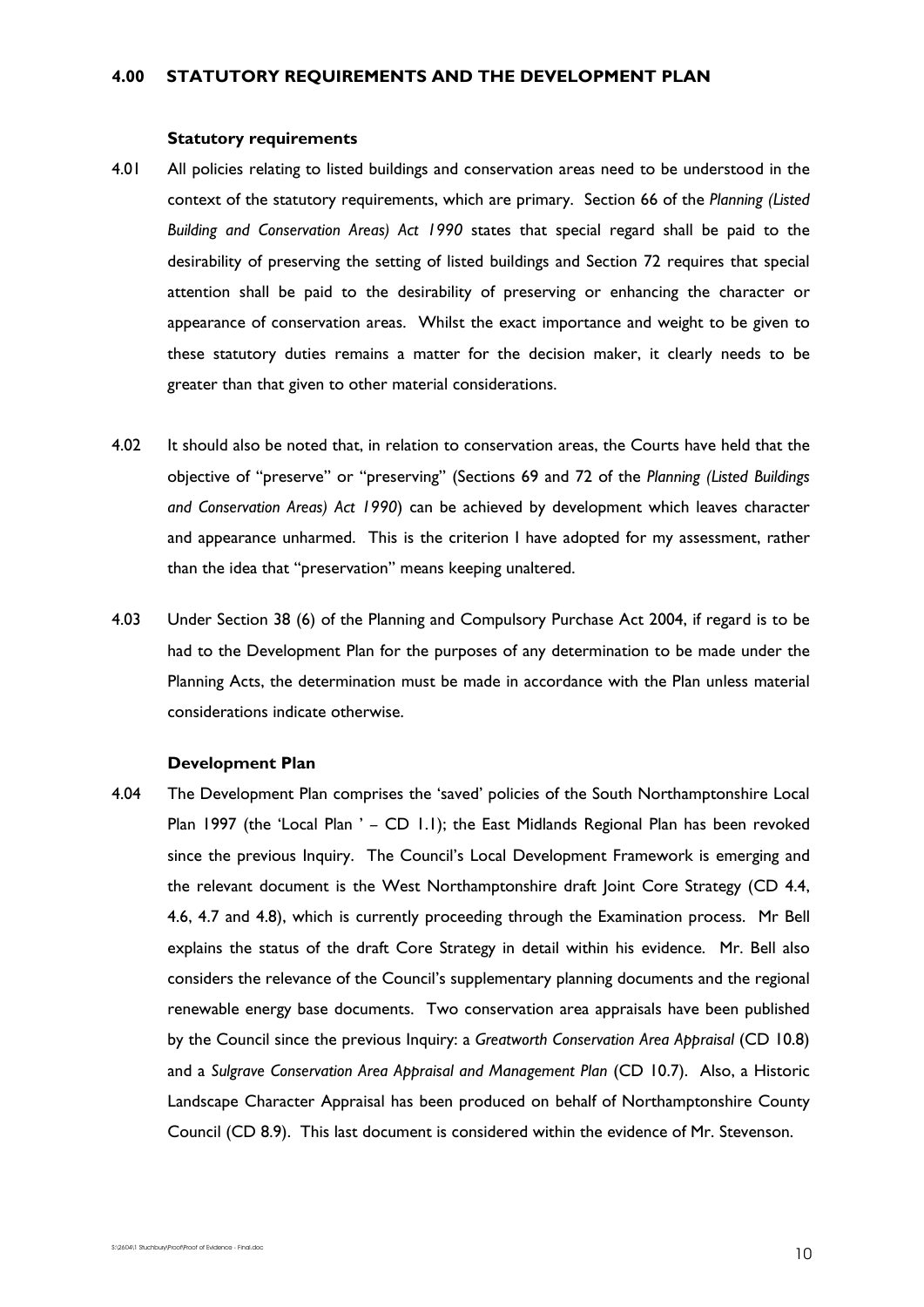# **Local Plan**

- 4.05 The 'saved' policies of the Local Plan (CD 1.1) that are relevant to my evidence are:
	- Policy G3, which includes references to the setting of listed buildings and the character, appearance and setting of conservation areas;
	- Policy EV10, which is concerned with conservation areas and refers to retaining views where they contribute to the character of the area; this policy is not referred to in the Council's reasons for refusal;
	- Policy EV11, which is concerned with the setting of conservations areas;
	- Policy EV12, which refers to the setting of listed buildings; and
	- Policy EV28, which refers to the setting of historic parkland and battlefields.
- 4.06 I note that 'saved' Policies G3, EV11 and EV28 are expressed in absolute terms and do not allow for the balancing act between harm and benefits that is integral to the legislation relating to listed buildings and conservation areas, and to the approach set out in the Framework (see 4.01 above and 5.02 below). The weight to be given to the Development Plan policies and their relationship with the Framework is considered within the evidence of Mr. Bell.

#### **Local Development Framework**

- 4.07 The West Northamptonshire draft Joint Core Strategy (CD 4.4, 4.6, 4.7 and 4.8) includes two emerging policies of relevance to my evidence:
	- Policy S11, which relates to low carbon and renewable energy and indicates that proposals should be sensitively located and designed to minimise potential adverse impacts on historic assets; and
	- Policy BN5, which relates to the historic environment and indicates that proposals should demonstrate an appreciation and understanding of the impact of development in order to minimise harm.

# **Conservation Area Appraisals**

4.08 The *Greatworth Conservation Area Appraisal* (CD 10.8) was adopted by the Council in June 2012. The *Sulgrave Conservation Area Appraisal and Management Plan* (CD 10.7) was adopted in June 2013 and at the same time the boundaries of the designated area were modified to include two additional buildings and to rationalise the Conservation Area where there were no boundaries or features on the ground.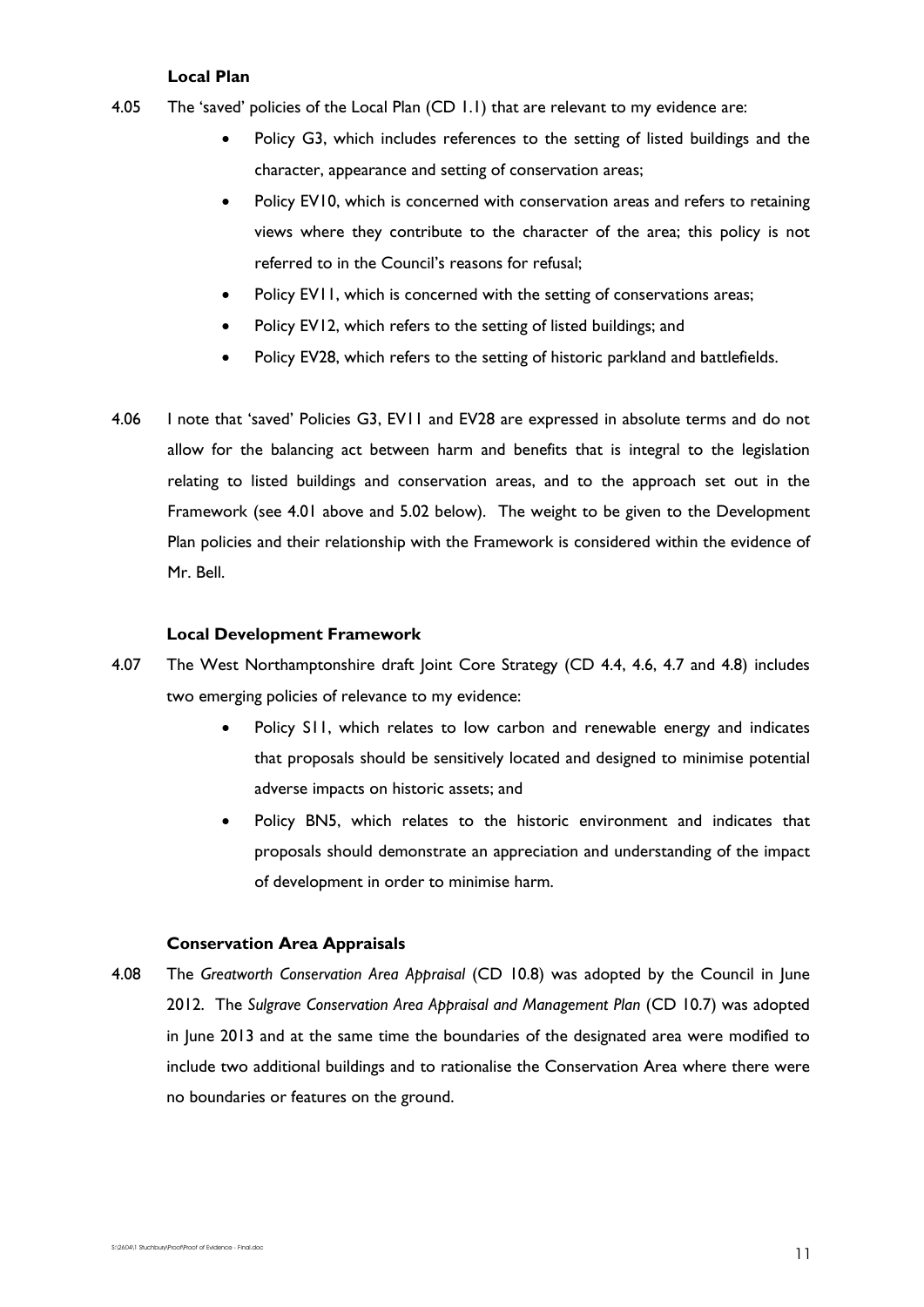# **5.00 CENTRAL GOVERNMENT POLICY AND GUIDANCE**

5.01 Central government policy on planning issues is set out in the *National Planning Policy Framework* (the 'Framework' – CD 2.1), and additional policies relevant to this proposal are set out in the *Overarching National Policy Statement for Energy EN-1* (CD 2.7), the *National Policy Statement for Renewable Energy EN-3* (CD 2.8), and the *Planning practice guidance for renewable and low carbon energy* (CD 2.5). The Framework has largely superseded the central government policies that were relevant at the time of the previous Inquiry but the *Historic Environment Planning Practice Guide* (CD 10.2) remains relevant. Additional advice is provided by English Heritage in various documents that are discussed in 5.07 to 5.12 below.

## **Framework**

- 5.02 One of the twelve core planning principles set out in paragraph 17 of the Framework (CD 2.1) is to, '*Conserve heritage assets in a manner appropriate to their significance* ….' Further details are provided in paragraphs 126 to 141. Paragraphs 133 and 134 make a distinction between proposals that will lead to '*… substantial harm to or total loss of significance ….*' of a designated heritage asset (paragraph 133) and proposals which will have '*… less than substantial harm ….*' (paragraph 134). Paragraph 135 relates to the impact of proposed developments upon non-designated heritage assets.
- 5.03 There is no specific guidance on what might constitute the difference between 'substantial harm' and 'less than substantial harm' but I note that in the *Historic Environment Planning Practice Guide* 'substantial harm' is linked to 'demolition', 'destruction' and 'total loss' (see paragraph 91 and the heading above – CD 10.2).
- 5.04 Annex 2 of the Framework (CD 2.1) provides definitions for a variety of terms related to the historic environment. The 'Setting of a heritage asset' is defined as: *The surroundings in which a heritage asset is experienced. Its extent is not fixed and may change as the asset and its surroundings evolve. Elements of a setting may make a positive or negative contribution to the significance of an asset, may affect the ability to appreciate that significance or may be neutral.*
- 5.05 Similarly, 'Significance (for heritage policy)' is defined as: *The value of a heritage asset to this and future generations because of its heritage interest. That interest may be archaeological, architectural, artistic or historic. Significance derives not only from a heritage asset's physical presence, but also from its setting.*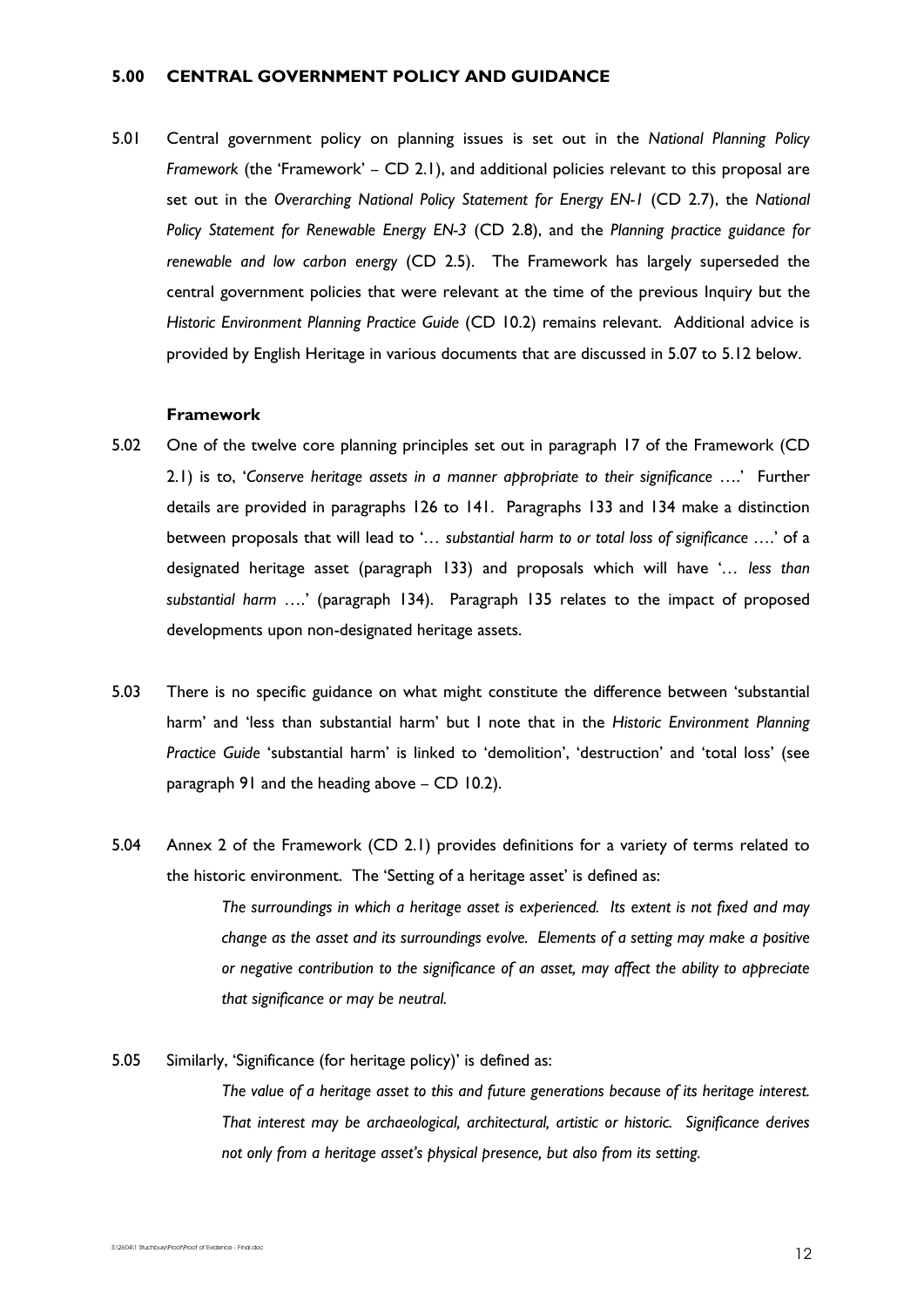## **National Policy Statements for Energy**

5.06 Both the *Overarching National Policy Statement for Energy EN-1* (CD 2.7) and the *National Policy Statement for Renewable Energy EN-3* (CD 2.8) have sections on the Historic Environment. Paragraphs 2.7.17 and 2.7.43 of *National Policy Statement for Renewable Energy EN-3* indicate that the time-limited nature of wind farms is a consideration when assessing their impact on the setting of heritage assets. The *Planning practice guidance for renewable and low carbon energy* (CD 2.5) refers in paragraph 15 to the need to take great care to ensure that heritage assets are conserved in a manner appropriate to their significance (reflecting paragraph 17 of the Framework- see 5.02 above), and also states in paragraph 34 that:

> *As the significance of a heritage asset derives not only from its physical presence, but also from its setting, careful consideration should be given to the impact of wind turbines on such assets. Depending on their scale, design and prominence a wind turbine within the setting of a heritage asset may cause substantial harm to the significance of the asset.*

#### **Climate Change and the Historic Environment**

5.07 The English Heritage document, *Climate Change and the Historic Environment* (see CD 10.3) sets out the implications of climate change for the historic environment. It indicates (on page 6) that historic assets. '… *are potentially at risk from the direct impacts of future climate change. Without action to adapt to a changing climate and limit further changes it is likely that*  these will be irreparably damaged and the cultural, social and economic benefits they provide will *also be lost*.'

## **Wind Energy and the Historic Environment**

- 5.08 The document, *Wind Energy and the Historic Environment* (see CD 10.5) indicates that English Heritage recognises that climate change is likely to be detrimental to the historic environment and supports measures to exploit renewable energy sources (page 3). It considers the issues related to the impact of wind turbines on the historic environment and on page 8 it includes specific advice on setting and visual amenity. I have considered these issues (where relevant) within my assessments in Section 6.00 below.
- 5.09 This document (see CD 10.5) also indicates (on page 9 and on the back cover) that reversibility is an important feature of wind energy developments that should be taken into account in every case.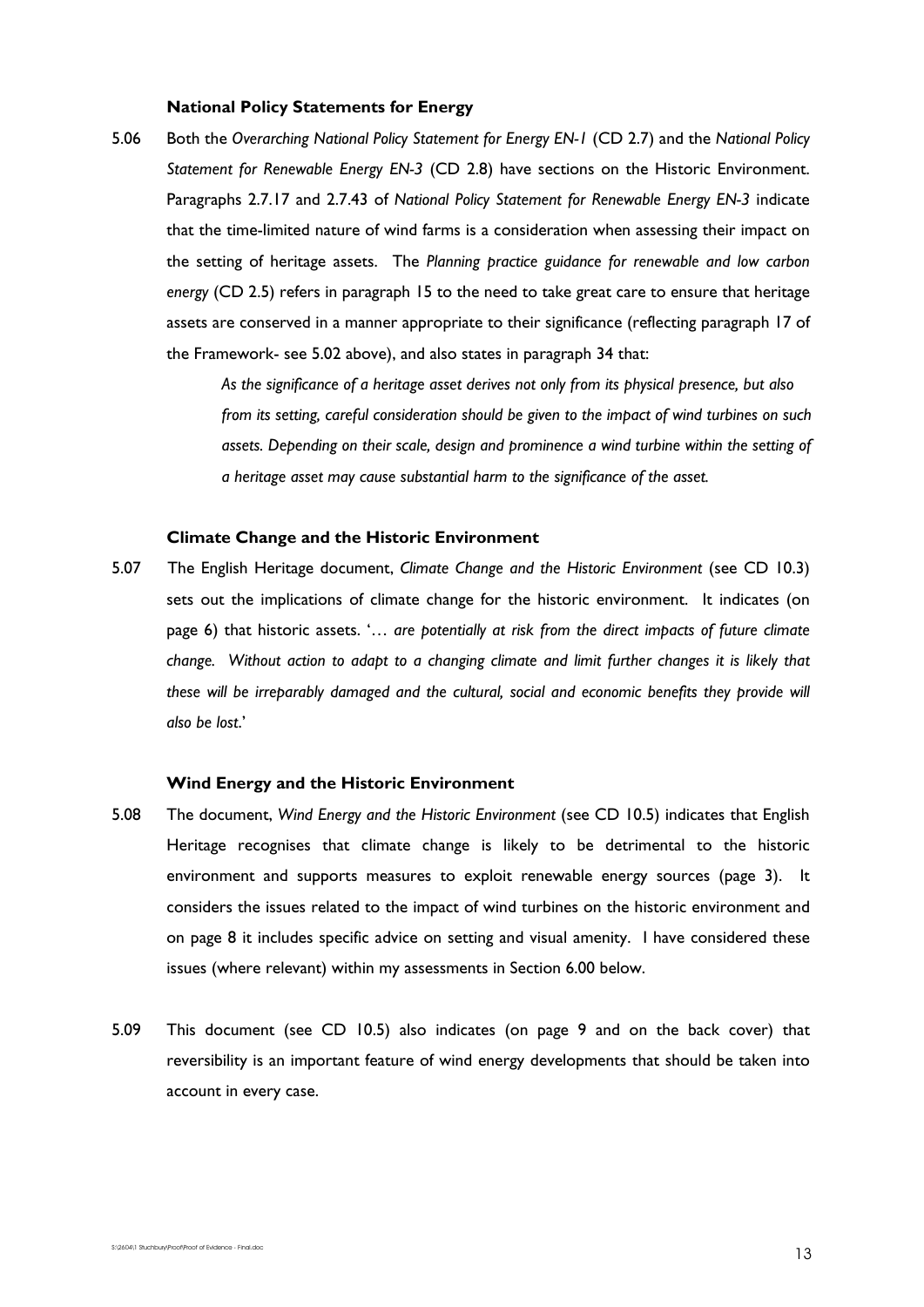# **The Setting of Heritage Assets**

5.10 The English Heritage document *The Setting of Heritage Assets* (CD 10.1) makes it clear in Section 2.4 that:

> *Setting is not a heritage asset, nor a heritage designation. Its importance lies in what it contributes to the significance of the heritage asset.*

- 5.11 This document (CD 10.1) also provides a five step approach for assessing the implications of a development proposal, namely:
	- Step 1: Identifying the heritage assets affected and their settings;
	- Step 2: Assessing whether, how and to what degree these settings make a contribution to the significance of the heritage asset(s);
	- Step 3: Assessing the effect of the proposed development on the significance of the asset(s);
	- Step 4: Maximising enhancement and minimising harm; and
	- Step 5: Making and documenting the decision and monitoring the outcomes.
- 5.12 I have generally adopted this approach for the assessments in Section 6.00 below.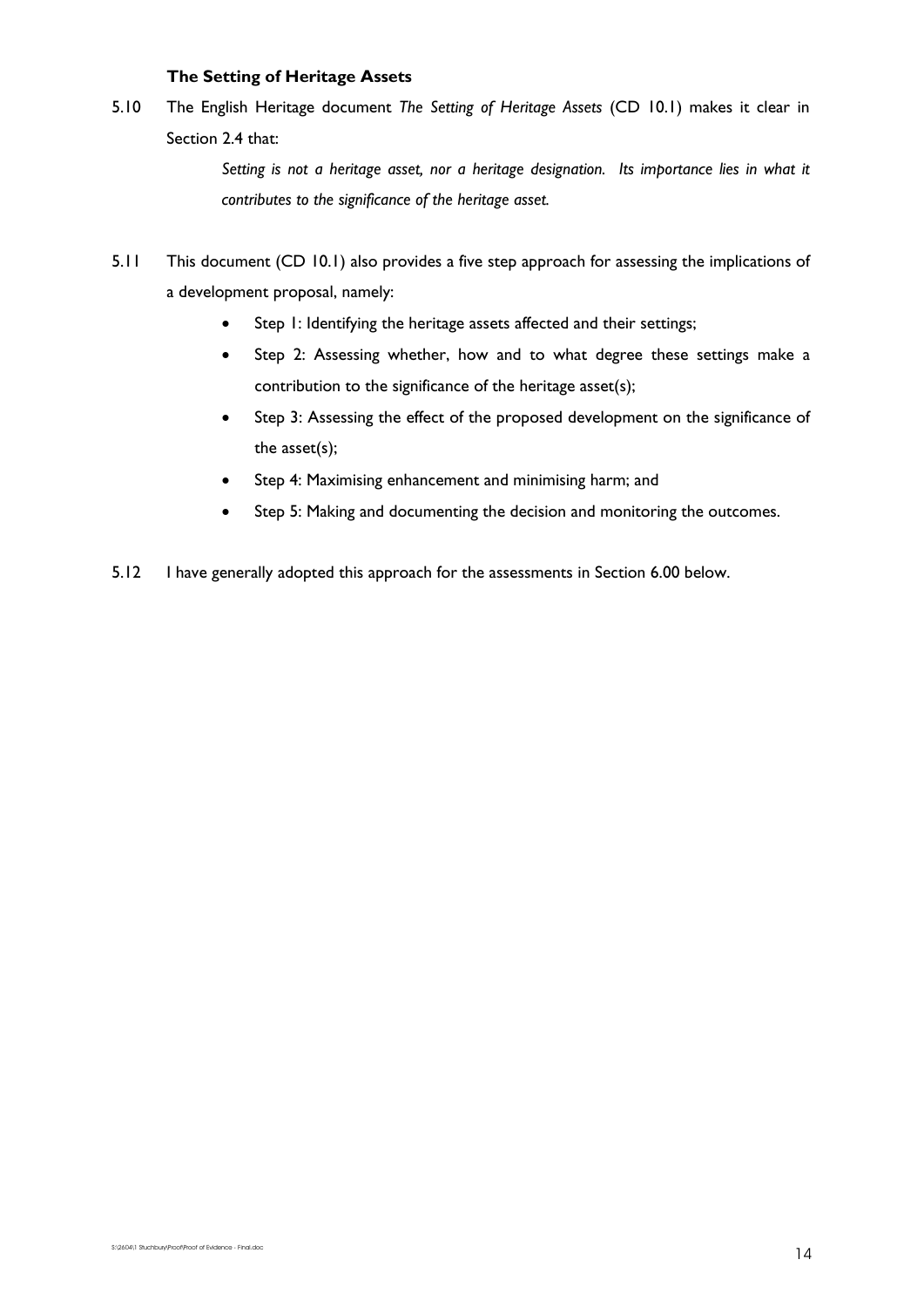# **6.00 IMPACT ON HERITAGE ASSETS**

- 6.01 As indicated in 3.03 to 3.05 above, within my evidence I provide an assessment of the impact of the proposed development upon a number of heritage assets (both designated and nondesignated).
- 6.02 As indicated in 5.11 and 5.12 above, this assessment makes use of the five step approach set out in the English Heritage document *The Setting of Heritage Assets* (CD 10.1). However, I have omitted Steps 4 and 5. The opportunities for maximising enhancement and minimising harm (Step 4) are limited as a result of the size of the proposed wind turbines, although (as indicated in paragraphs 3.1.5 and 3.1.7 of Volume 1 of the Environmental Statement – CD 12.2) both the site selection process and the design evolution included consideration of the mitigation of environmental impacts (including impact upon heritage assets). Step 5 (weighing the harm against the full public benefits) is undertaken within the evidence of Mr. Bell. I do, however, consider the public benefits to the historic environment in my conclusions (see 7.07 below).
- 6.03 The assessment considers the factors identified on page 8 of the English Heritage document, *Wind Energy and the Historic Environment* (see CD 10.5), which are: visual dominance; scale; intervisibility; vistas and sight-lines; movement, sound and light effects; and unaltered settings. However, in no case have I considered sight-lines, sound, light and unaltered setting to be relevant.

#### **Impact on Greatworth Hall**

## Step 1 – Identify the heritage asset

6.04 Greatworth Hall is a Grade II listed building that is located approximately 250m south-west of the Appeal Site (see Appendices ANB 1 and ANB 2). It dates from the early eighteenth century and was enlarged in the early nineteenth century. As a farmhouse, which may also have had a wider historic importance (as suggested by its name), I consider that its significance is primarily the result of its architectural and historic interest, although its surroundings may also have some archaeological interest.

# Step 2 – Assessment of setting

6.05 The setting of the house is provided by its garden, the adjacent farm buildings and the surrounding agricultural land. In view of its historic and architectural interest, I consider that the garden, the farm buildings and the surrounding agricultural land contribute to the significance of Greatworth Hall. In relation to the (non-exhaustive) checklist on page 19 of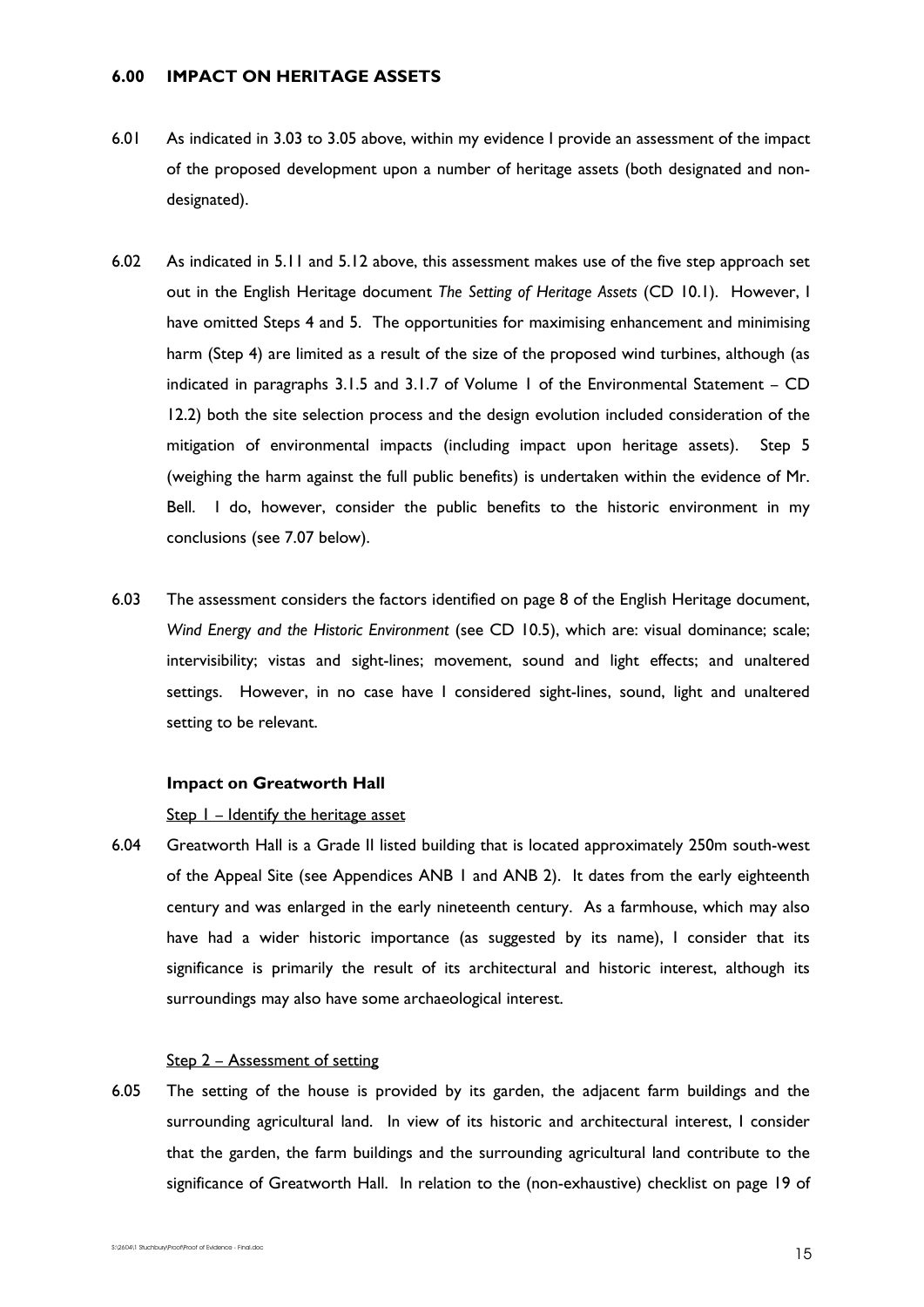*The setting of heritage assets* (CD 10.1), I consider that the following attributes of the setting of Greatworth Hall contribute to its significance:

- Other historic assets particularly the relationship of the house and the farm with the village of Greatworth;
- Land use the agricultural use of the surrounding land relates to the function of the farm;
- Green spaces, trees and vegetation this relates to land use (see above);
- Openness this relates to land use (see above); and
- Functional relationships particularly the functional relationship between the house and the various farm buildings (although many of these have been converted to other uses).
- 6.06 I note that the setting of Greatworth Hall would be affected by the HS2 rail line, which (if constructed) would pass close to the south-west of this listed building, although it is proposed that a section of the proposed rail line to the north-west would be within a tunnel (see CD 14.1).

## Step 3 – Effect of the proposed development

- 6.07 The proposed wind turbines would be located on the agricultural land to the north-east of Greatworth Hall and the nearest turbine would be approximately 500m from the listed building. The principal views out from the house are to the south-east across its garden (away from the proposed turbines); those towards the Appeal Site being from within the group of farm buildings. The approach to the house is from the road to the north-east but there are also public views of the building from the public footpaths and bridleways to the south. Although there will be some screening by the farm buildings and the existing trees, the proposed turbines would be visually dominant in views from the north-east side of the house, from the access road, and from the south (see Photomontage 2b in Volume 2 of the Further Environmental Information – CD 12.2). There are no important views of the house across the Appeal Site. The movement and noise of the turbines would also be new features around the building. However, the scale of the proposed development is relatively limited (consisting of five turbines) and they are all located to the north-east so there would be no sense that they surround the asset.
- 6.08 The turbines would not lead to the loss or major alteration of any of the attributes of setting that contribute to the significance of this heritage asset (see 6.05 above). The garden and farm buildings adjacent to Greatworth Hall would remain unaltered as a result of the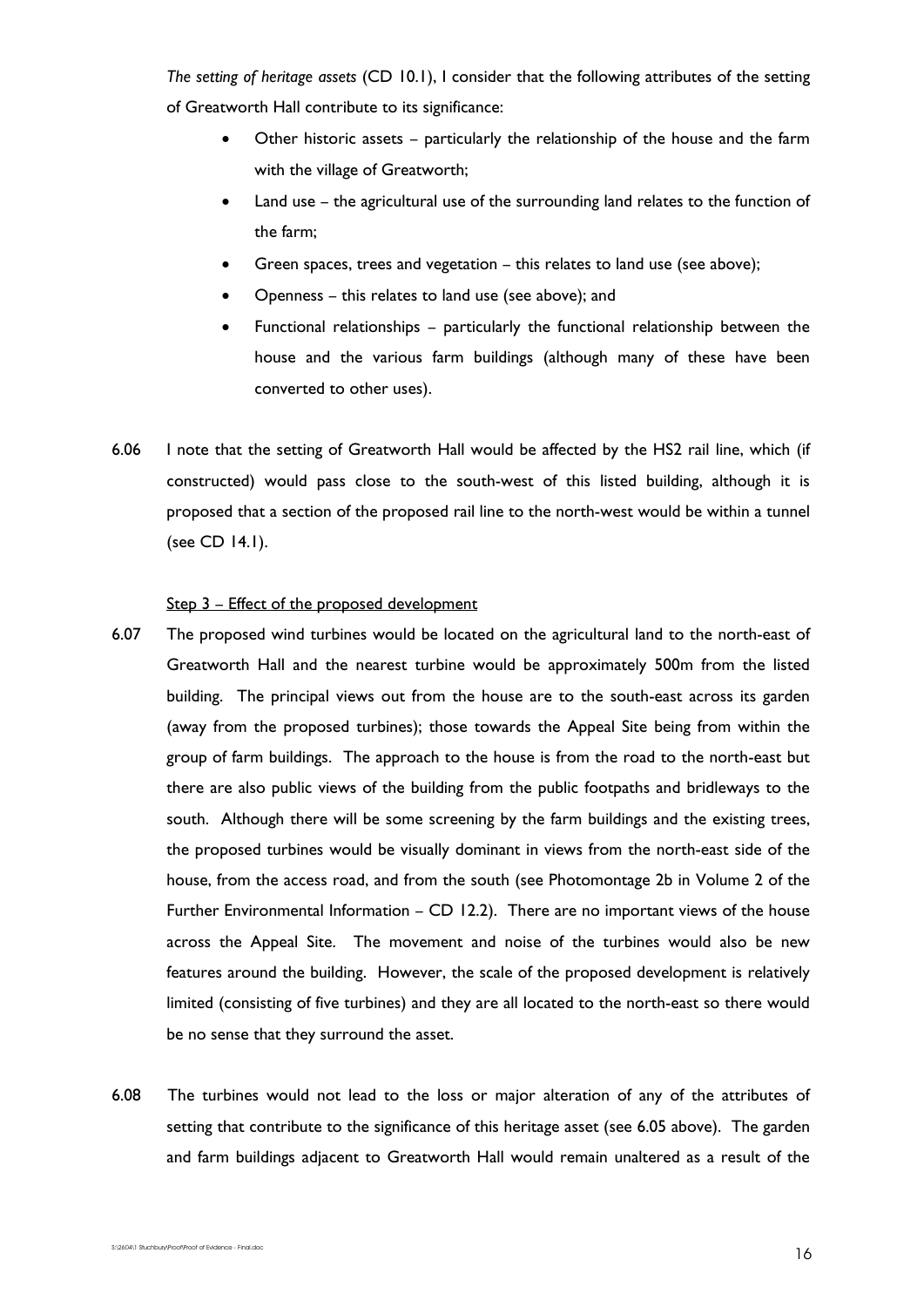proposed development. Also, the agricultural land around the house would remain largely unaltered (albeit with the addition of five large new elements), particularly to the south-east which is the direction of the principal views out. As a result, I consider that the proposed development will have a moderate adverse impact on the significance of this heritage asset. In relation to the distinctions made in the Framework (see 5.02 above and CD 2.1), I consider that the proposed development would cause 'less than substantial harm' to the significance of this listed building. This level of harm needs to be considered against the statutory duty set out in Section 66 of the *Planning (Listed Building and Conservation Areas) Act 1990* (see 4.01 above).

6.09 I note that following the previous Inquiry (see 3.01 above), the Inspector's decision letter stated in relation to Greatworth Hall (paragraph 48 – CD 6.16) that:

> *… the proposal would have moderate adverse impact on the setting of the Hall but the harm would be less than substantial.*

#### **Impact on Greatworth Conservation Area**

Step  $1$  – Identify the heritage asset

6.10 The historic centre of Greatworth is located approximately 1.2km south-west of the Appeal Site (see ANB 1). The Greatworth Conservation Area covers the historic core of the village. The Council has published a *Greatworth Conservation Area Appraisal* (CD 10.8). The historic core of the village is typical of small agricultural settlements within this part of the country. I consider that the Conservation Area is of archaeological, architectural and historic interest.

## Step 2 – Assessment of setting

6.11 The setting of the Greatworth Conservation Area is largely provided by the surrounding twentieth-century housing. On its eastern side, small parts of the designated area abut agricultural land but, apart from the graveyard of the church, these are generally the gardens of private houses. The Summary of Special Interest on page 2 of the Council's *Greatworth Conservation Area Appraisal* (CD 10.8) indicates that '*The glimpsed views of the open countryside from within the conservation area contribute to the character of the village and stand as strong reminders of the setting and rural heritage of Greatworth*.' Section 4.2 indicates that, '*There is a strong sense of enclosure within the settlement*.' and Section 4.5 states that, '*Views within the conservation area are limited to those down roads and footpaths ….*' However, it also notes in Section 4.5 that:

> *An important view within the conservation area is the view looking east through the churchyard. Due to the enclosed nature of the village this is the only view of the open*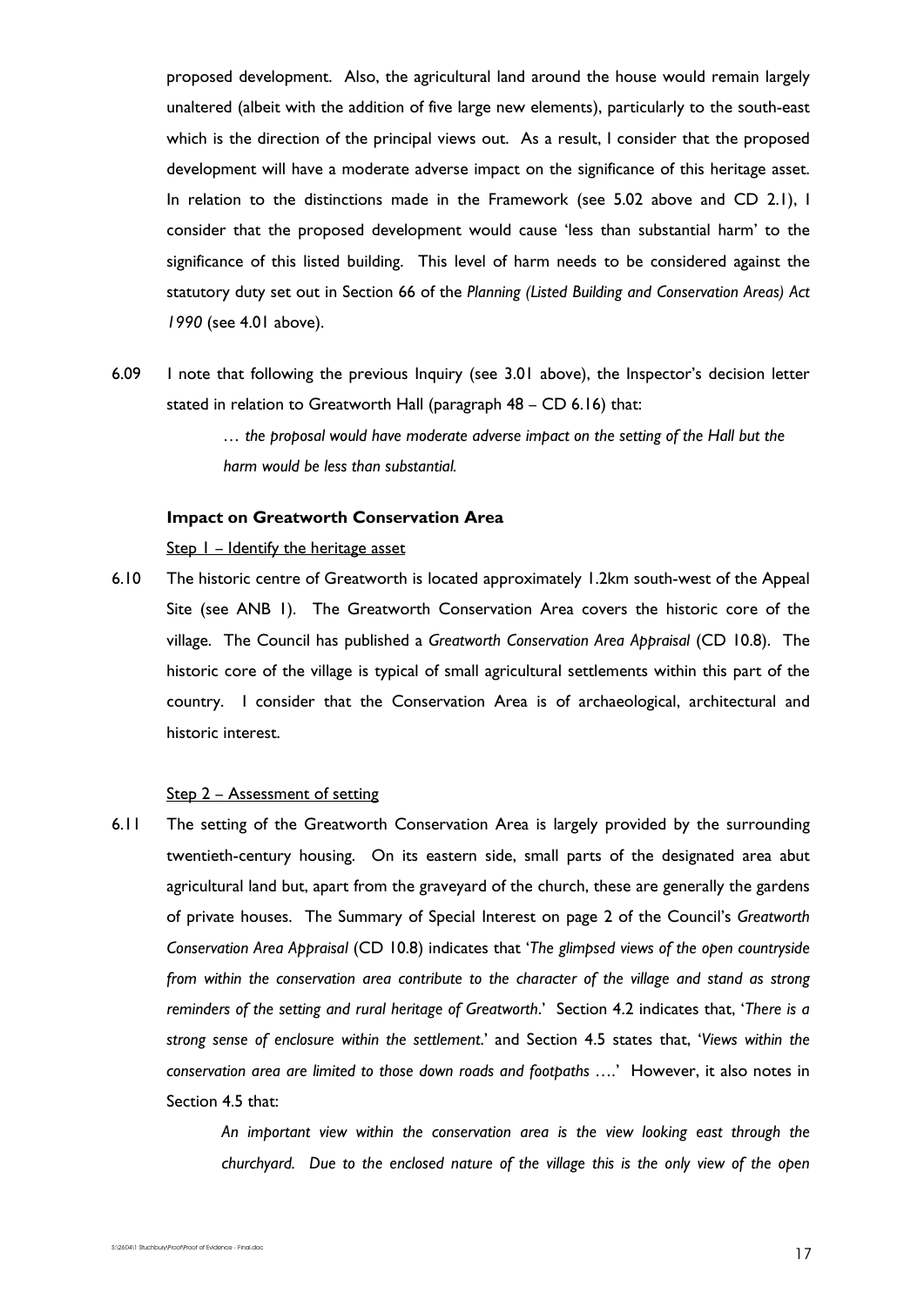*countryside that can be seen from directly within the central core. It is therefore very significant as it makes the visual connection between the village and its rural setting.* 

6.12 I assess the view through the churchyard in considering the setting of the Church of St. Peter (see 6.16 to 6.20 below). I also note that, despite the statement that this is the '... *only view of the open countryside that can be seen from directly within the central core* ….', a number of other views from the central core of the village towards open countryside are indicated in Figure 30 of the Council's *Greatworth Conservation Area Appraisal* (CD 10.8). In my opinion the setting of the Greatworth Conservation Area makes a limited contribution to its significance, as the designated area is largely divorced from the surrounding agricultural land which would have been its historic setting and given the village its historic purpose. I also note that the setting of the Conservation Area would be affected to some extent by the HS2 rail line, which (if constructed) would pass to the north-east of the village, although it is proposed that a section close to the village would be within a tunnel.

# Step 3 – Effect of the proposed development

- 6.13 The proposed wind turbines would be located on the agricultural land to the north-east of the Greatworth Conservation Area and the nearest turbine would be approximately 1.2km from the edge of the designated area. From my assessment, I do not consider that the turbines would be seen in any public views out of the Conservation Area, with the exception of the view from the eastern end of the graveyard (see 6.18 to 6.20 below) and the view from the very northern end of the designated area along Helmdon Road. There will also be some private views of the turbines, primarily from the first floor windows of residential properties. As a result of the topography and intervening trees there are no views towards the Conservation Area across the Appeal Site. As a result of the distance between the turbines and Greatworth, the partial screening provided by intervening trees, and the way in which they would be seen as part of the wider landscape, I do not consider that the turbines would be visually dominant in views from the Conservation Area (see Cultural Heritage Wireframe Overlay Visualisation 1a in Appendix ANB 5), although the movement of the blades will attract attention to them. The scale of the proposed development is relatively limited (consisting of five turbines) and they are all located to the north-east so there would be no sense that they surround the Conservation Area.
- 6.14 The twentieth-century housing and agricultural land surrounding the Greatworth Conservation Area will remain unaltered as a result of the proposed development and views of the proposed wind turbines will be very limited. As a result, I consider that the proposed development will have a slight adverse impact on the significance of this heritage asset. In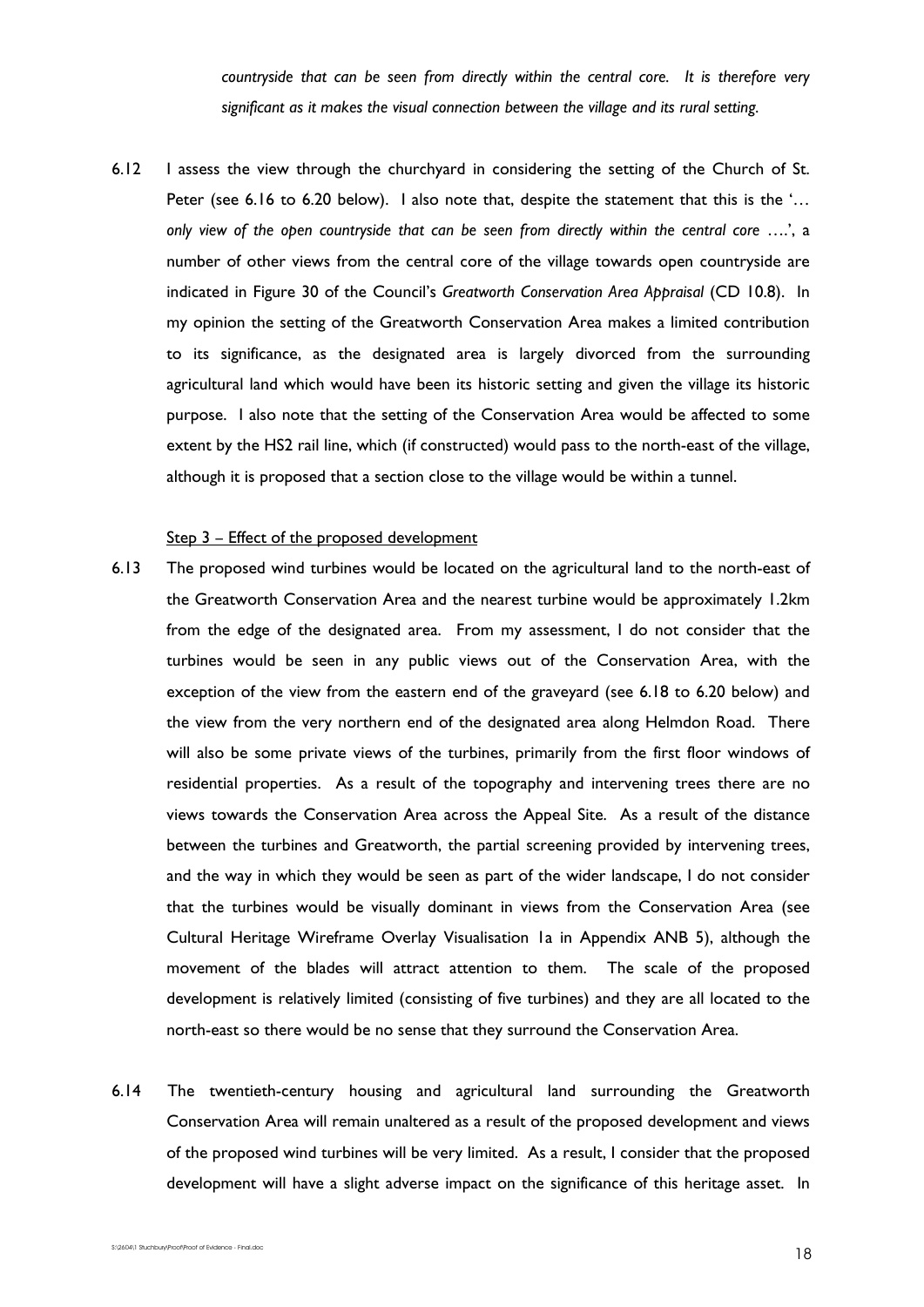relation to the distinctions made in the Framework (see 5.02 above and CD 2.1), I consider that the proposed development would cause 'less than substantial harm' to the significance of the Greatworth Conservation Area. This level of harm needs to be considered against the statutory duty set out in Section 72 of the *Planning (Listed Building and Conservation Areas) Act 1990* (see 4.01 above).

6.15 I note that following the previous Inquiry (see 3.01 above), the Inspector's decision letter stated in paragraph 47 (CD 6.16) that:

> *There would be very limited views of the proposal from Greatworth Conservation Area. However, there are three paths leading out of the … churchyard which, at present, is a secluded spot. The visible and sometimes moving presence of part or all of at least four of the proposed wind turbines … would affect the perceived tranquillity. The array, some 1.3km away, would act as a distraction and impact on the setting of the churchyard within the conservation area but not to such an extent as to cause substantial harm.*

## **Impact on Church of St. Peter, Greatworth**

Step  $1$  – Identify the heritage asset

6.16 This church is a Grade II\* listed building that is located approximately 1.2km south-west of the Appeal Site and is within the Greatworth Conservation Area (see Appendices ANB 1 and ANB 2). The earliest sections of the building date from the thirteenth century, although it has been rebuilt and extended over the centuries. In addition, there are 22 seventeenthcentury headstones within its graveyard that are listed Grade II (see Appendix ANB 2). As a historic parish church the building is primarily of architectural and historic interest, although some of the headstones may be considered to also be of artistic interest.

## Step 2 – Assessment of setting

6.17 The setting of the church is mainly provided by its graveyard and the adjacent section of the village, although the eastern end of the graveyard abuts agricultural land. The heritage asset is a church and I therefore consider that its graveyard and its location within the village contribute to its significance. In my opinion the adjacent agricultural land makes little contribution to the significance of the church, partly because there are mature trees within the graveyard to the east of the building that restrict views in that direction (see Figures 24a and 27 within the Council's *Greatworth Conservation Area Appraisal* – CD 10.8). I have already quoted the comments about the importance of the view through the churchyard in Section 4.5 of the Council's Greatworth Conservation Area Appraisal (see 6.11 above and CD 10.8). I do not agree with this assessment as, in my opinion, the mature trees within the graveyard severely restrict appreciation of the open countryside from Church Road and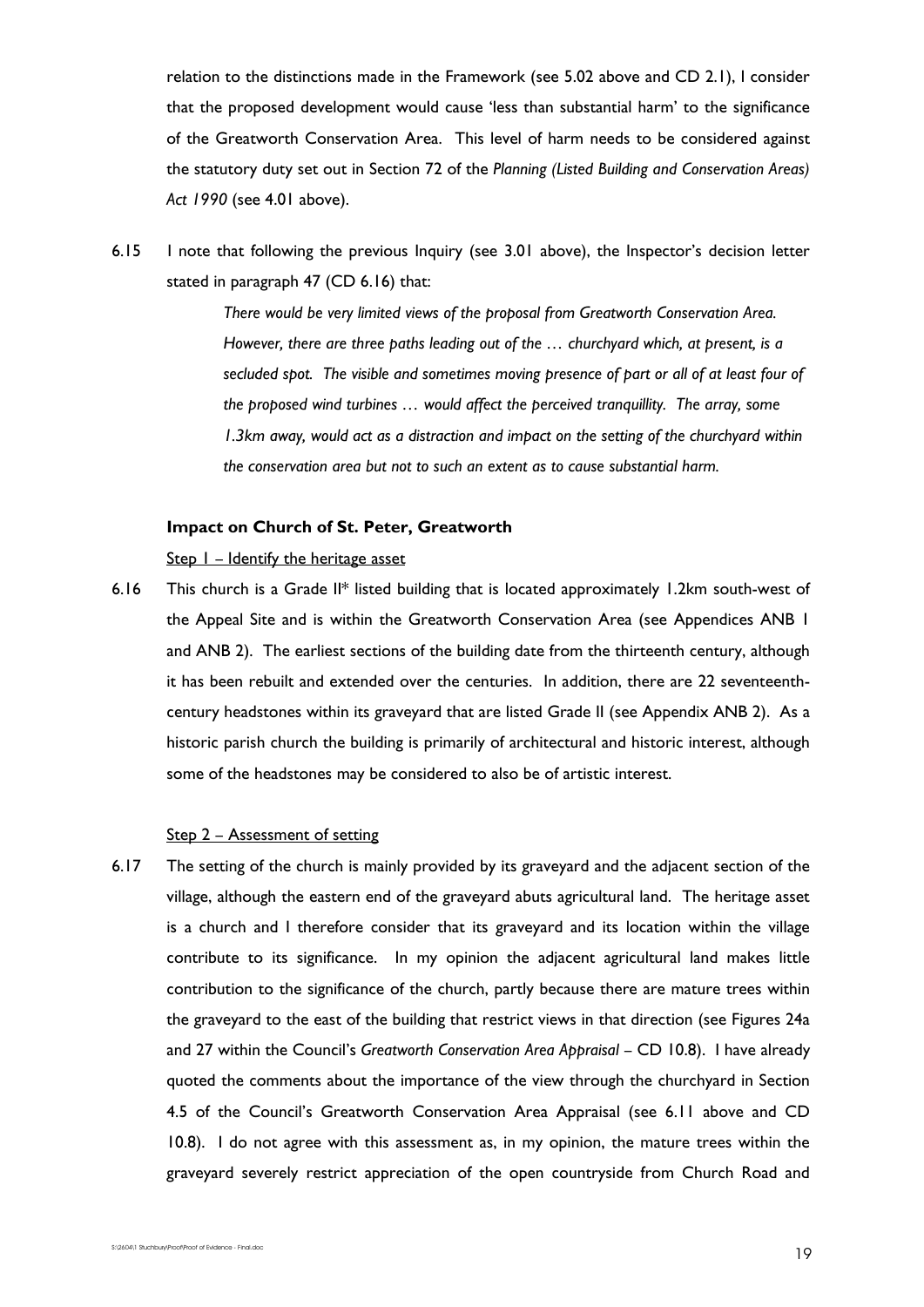from the immediate vicinity of the church. However, I do note that there is a route through the churchyard to three public footpaths, which cross the agricultural land to its east.

## Step 3 - Effect of the proposed development

- 6.18 The proposed wind turbines would be located on the agricultural land to the north-east of the church and the nearest turbine would be approximately 1.4km from the north-east corner of its graveyard. As a result of the surrounding buildings and trees the turbines will not be seen in any key views to or from the church. The only position in the vicinity of the church from which the turbines will be clearly seen is at the eastern end of the graveyard in views to the north-east (see Cultural Heritage Wireframe Overlay Visualisation 1a in Appendix ANB 5). Even if there was an important view looking east through the graveyard as asserted in the Council's *Greatworth Conservation Area Appraisal* (see 6.11 above and CD 10.8), the turbines would not be seen in this view (except at the very eastern end) as they would be screened by the church building, and by the trees and buildings to the north of the graveyard.
- 6.19 The graveyard, the adjacent section of the village, and the agricultural land immediately to the east of the graveyard will remain unaltered as a result of the proposed development. Views of the proposed wind turbines from any of these locations will be limited. As a result, I consider that the proposed development will have a slight adverse impact on the significance of the church. In relation to the distinctions made in the Framework (see 5.02 above and CD 2.1), I consider that the proposed development would cause 'less than substantial harm' to the significance of this listed building. Even this slight level of harm needs to be considered against the statutory duty set out in Section 66 of the *Planning (Listed Building and Conservation Areas) Act 1990* (see 4.01 above).
- 6.20 The decision letter of the Inspector who held the previous Inquiry (see 3.01 above) makes no specific reference to the impact of the proposed development upon the significance of the Church of St. Peter but the assessment in relation to the Greatworth Conservation Area (set out in paragraph 47 of the decision letter - CD 6.16) is partly quoted at 6.15 above.

## **Impact on Astwell Castle**

Step  $I$  – Identify the heritage asset

6.21 Astwell Castle is a Grade II\* listed building and, in addition, the uninhabited section is a scheduled monument (see Appendices ANB 2 and ANB 3). The gatehouse is all that remains of a fifteenth-century fortified manor house that was largely demolished to be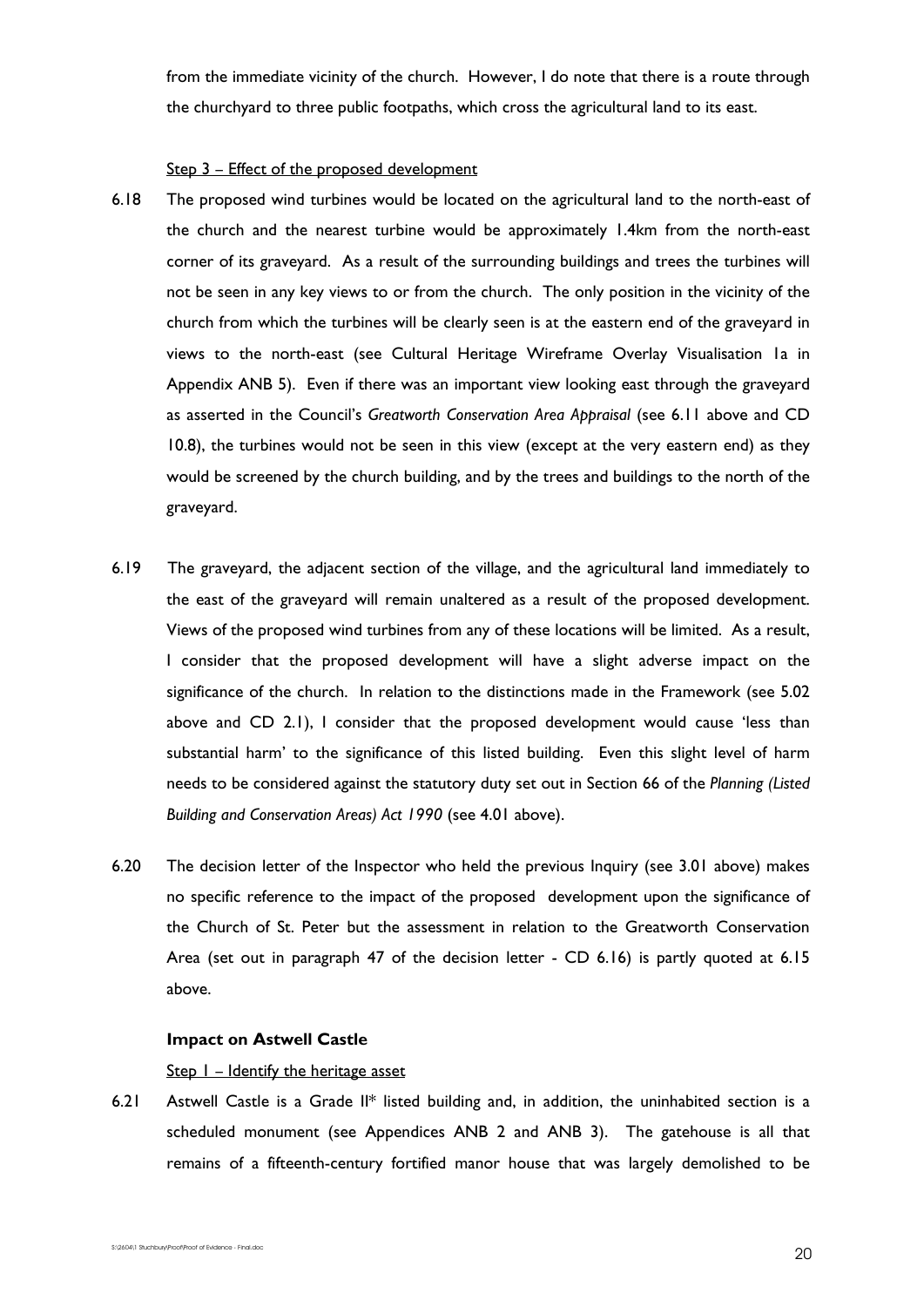replaced by a seventeenth century house. Further demolition occurred in the eighteenth century when the building became a farmhouse and it was partially restored in the midtwentieth century. Astwell Castle is located approximately 3.2km east of the eastern boundary of the Appeal Site (see Appendix ANB 1). Few examples of small fortified manor houses from the medieval period survive in England, although small seventeenth-century manor houses are more common. The early elements of Astwell Castle are therefore of particular interest despite the later alterations. As it includes the remains of a former defensive building, together with a small manor house that has subsequently been partly converted into a farmhouse, I consider Astwell Castle to be of archaeological, architectural and historic interest.

# Step 2 – Assessment of setting

- 6.22 The location of Astwell Castle on rising ground with good visibility to the west, north and east contributes to an understanding of its early defensive role. Similarly, its garden, the adjacent farm buildings and the surrounding agricultural land contribute to the appreciation of its later use as a farmhouse. In relation to the (non-exhaustive) checklist on page 19 of *The setting of heritage assets* (CD 10.1), I consider that the following attributes of the setting of Astwell Castle contribute to its significance:
	- Topography particularly the location of the building on relatively high ground;
	- Land use the agricultural use of the surrounding land relates to the later function of the building as a farmhouse;
	- Green spaces, trees and vegetation this relates to land use (see above);
	- Openness this relates to land use (see above);
	- Views particularly the views out to the west, north and east;
	- Visual dominance the historic role of the building as a defensive structure means that it would have been design to be visually dominant; and
	- Tranquility, remoteness although there are other buildings within the immediate vicinity, there is a sense of remoteness in the wider area.

## Step 3 – Effect of the proposed development

6.23 The proposed wind turbines would be located on the agricultural land to the west and the nearest turbine would be approximately 3.5km from Astwell Castle. The principal views towards the building are from the east and the turbines would be seen in the background of many of these views (see Cultural Heritage Photomontage Visualisation 2a in Appendix ANB 5). They would also be seen in views west from the building and the movement of the blades would attract attention. The scale of the proposed development is relatively limited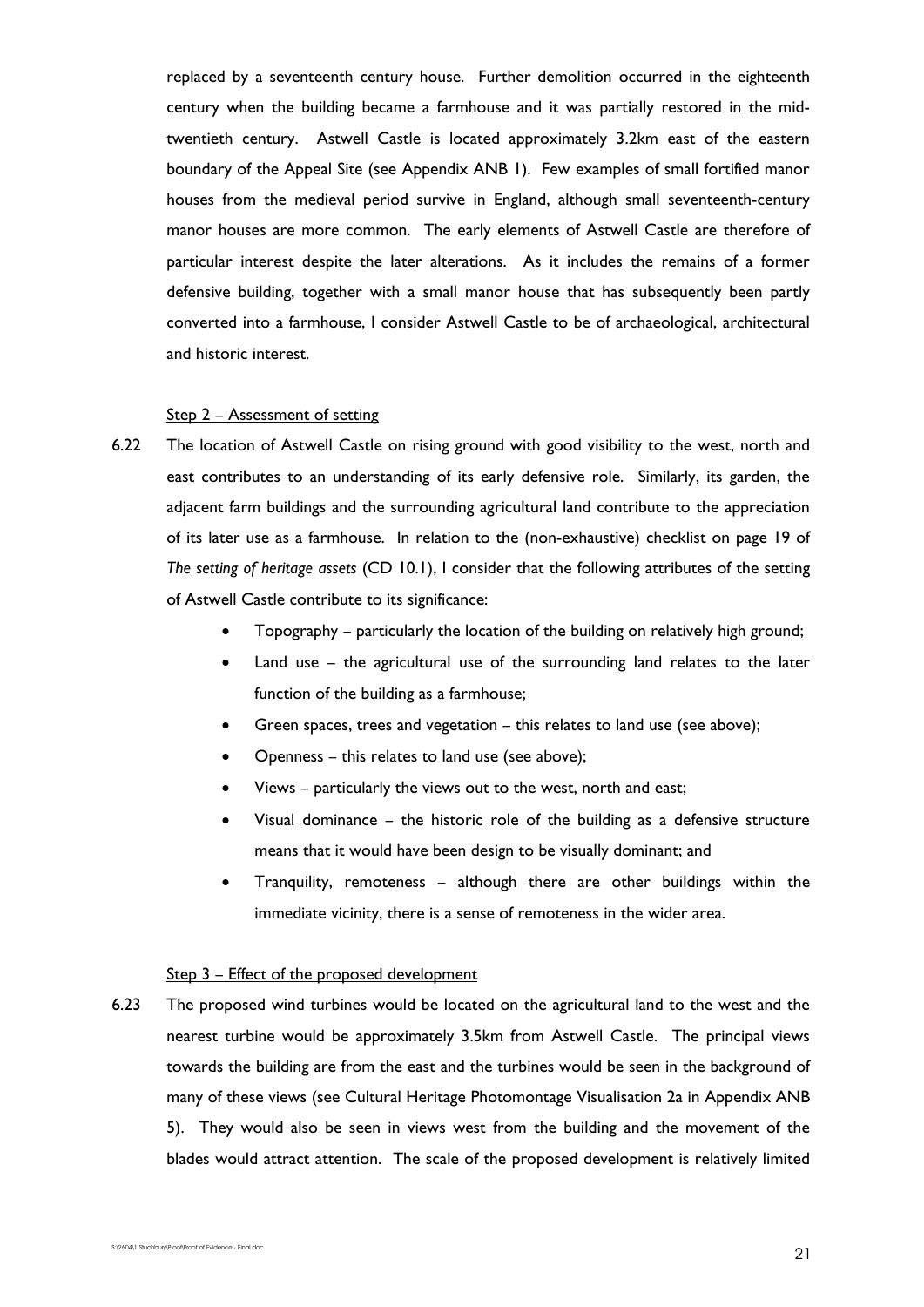(consisting of five turbines) and they are all located to the west so there would be no sense that they surround the heritage asset.

- 6.24 The turbines would not lead to the loss or major alteration of any of the attributes of setting that contribute to the significance of this heritage asset (see 6.22 above). The garden, the adjacent farm buildings and all the farmland in the vicinity of Astwell Castle will remain unaltered as a result of the proposed development. The wider landscape would also remain largely unaltered (albeit with the addition of five large new elements), which would be seen in views to the west. However, as a result of the distance involved, I do not consider the turbines will be dominant in these views. There would be no confusion between the castle as a feature of archaeological, architectural and historic interest and the turbines, and therefore the turbines would not detract to any great extent from the significance of this heritage asset. I therefore consider that the proposed development will have a moderate adverse impact on Astwell Castle. In relation to the distinctions made in the Framework (see 5.02 above and CD 2.1), I consider that the proposed development would cause 'less than substantial harm' to the significance of this listed building. This harm needs to be considered against the statutory duty set out in Section 66 of the *Planning (Listed Building and Conservation Areas) Act 1990* (see 4.01 above).
- 6.25 I note that following the previous Inquiry (see 3.01 above), the Inspector's decision letter stated in relation to Astwell Castle (paragraph 49 – CD 6.16) that:

*Although it is difficult to appreciate the asset with the proposal in the same view from the road, views west have a sense of tranquillity and remoteness that allows attention to be focussed on the asset. The kinetic nature of the proposal would attract attention to the man-made features of significant scale on the skyline. However, the turbines would not be close to or fill the field of view but a peripheral part of views across and out of the asset. Therefore, the understanding and appreciation of the asset would not be substantially harmed.*

## **Impact on Sulgrave Conservation Area**

#### Step I – Identify the heritage asset

6.26 The Sulgrave Conservation Area is located approximately 2km north of the main section of the Appeal Site (see ANB 1) and the designated area covers the majority of the village. This designated area has changed to a small extent since the previous Inquiry (see 3.01 and 4.09 above). Also, the Council has now published a *Sulgrave Conservation Area Appraisal and Management Plan* (CD 10.7). Sulgrave is typical of small agricultural settlements within this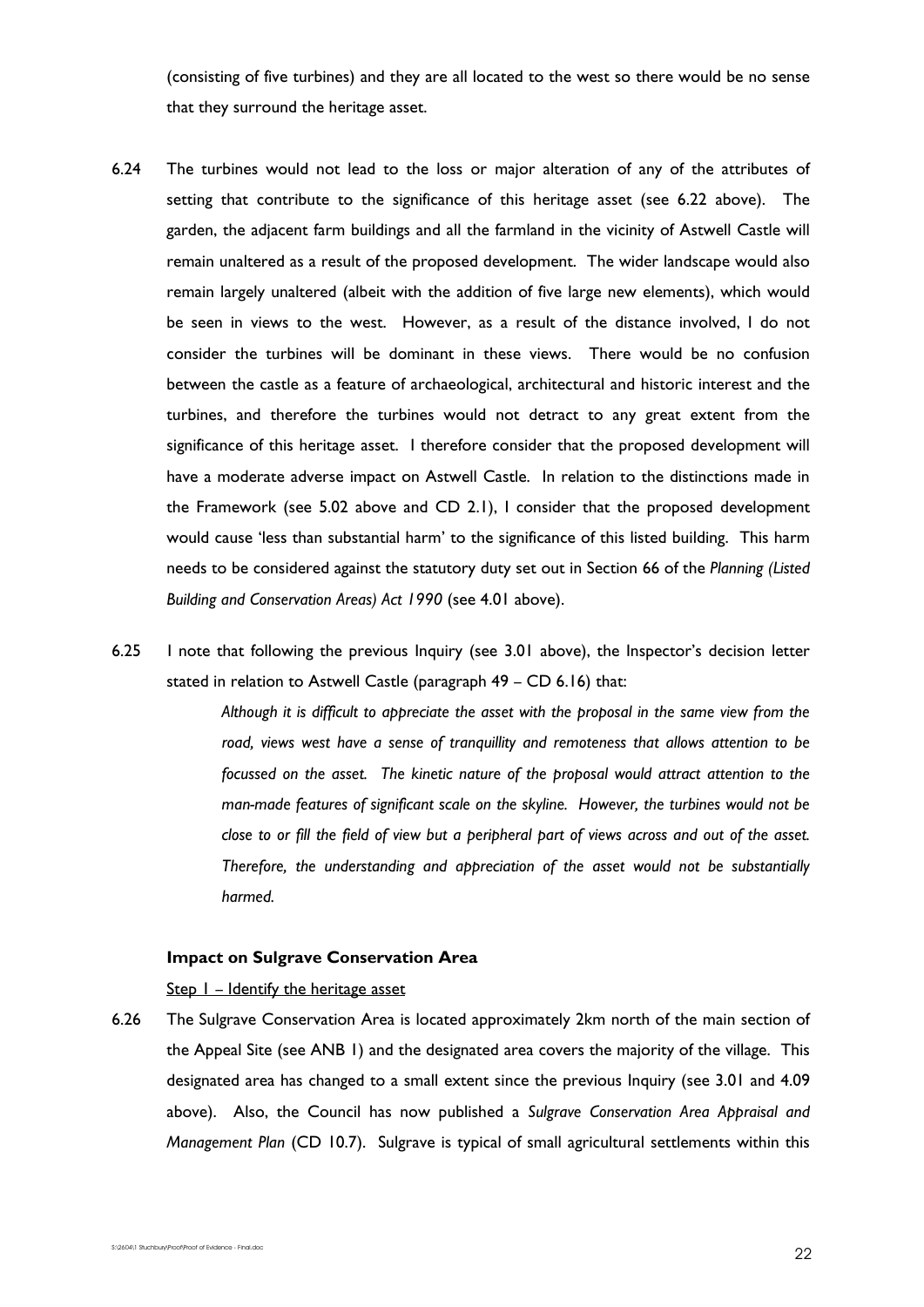part of the country. I consider that the Conservation Area is of archaeological, architectural and historic interest.

#### Step 2 – Assessment of setting

6.27 The setting of the Sulgrave Conservation Area is largely provided by small developments of twentieth-century housing and the surrounding agricultural land. Section 4.6 of the Council's *Sulgrave Conservation Area Appraisal and Management Plan* (CD 10.7) states that:

> *Views within the conservation area are a mixture of wide sweeping views of the open countryside around the settlement and short channelled vistas along the roads and lanes. The roads of Sulgrave have an enclosed feel due to the strong hedgerows, walls and building lines which run alongside them. …*

> *Views of the open countryside from within the village can be found in many areas including Castle Hill and the adjacent Registered Village Green. The views from these areas are of great importance to the significance of the Scheduled Ancient Monument as due to modern encroachment they remain the only views to and from Castle Hill, which was most likely constructed as a defensive site of which formed an integral part.*

> *Views of the countryside from within the conservation area are key to understanding the development of Sulgrave and maintain the rural links that are the foundations of the village. Views of the conservation area from outside the village are also important in understanding the context and development of Sulgrave. The surrounding landscape provides an important rural settlement and makes a contribution to the special character of the area.*

- 6.28 In relation to the (non-exhaustive) checklist on page 19 of *The setting of heritage assets* (CD 10.1), I consider that the following attributes of the setting of the Sulgrave Conservation Area contribute to its significance:
	- Topography particularly the location of the village below the high ground to the west and north;
	- Land use the agricultural use of the surrounding land relates to the historic function of the village as a predominantly agricultural settlement;
	- Green spaces, trees and vegetation this relates to land use (see above);
	- Openness this relates to land use (see above);
	- Functional relationship the village has a functional relationship with the surrounding pattern of roads and footpaths; and
	- Views particularly the views across the village from the high ground to the west and north;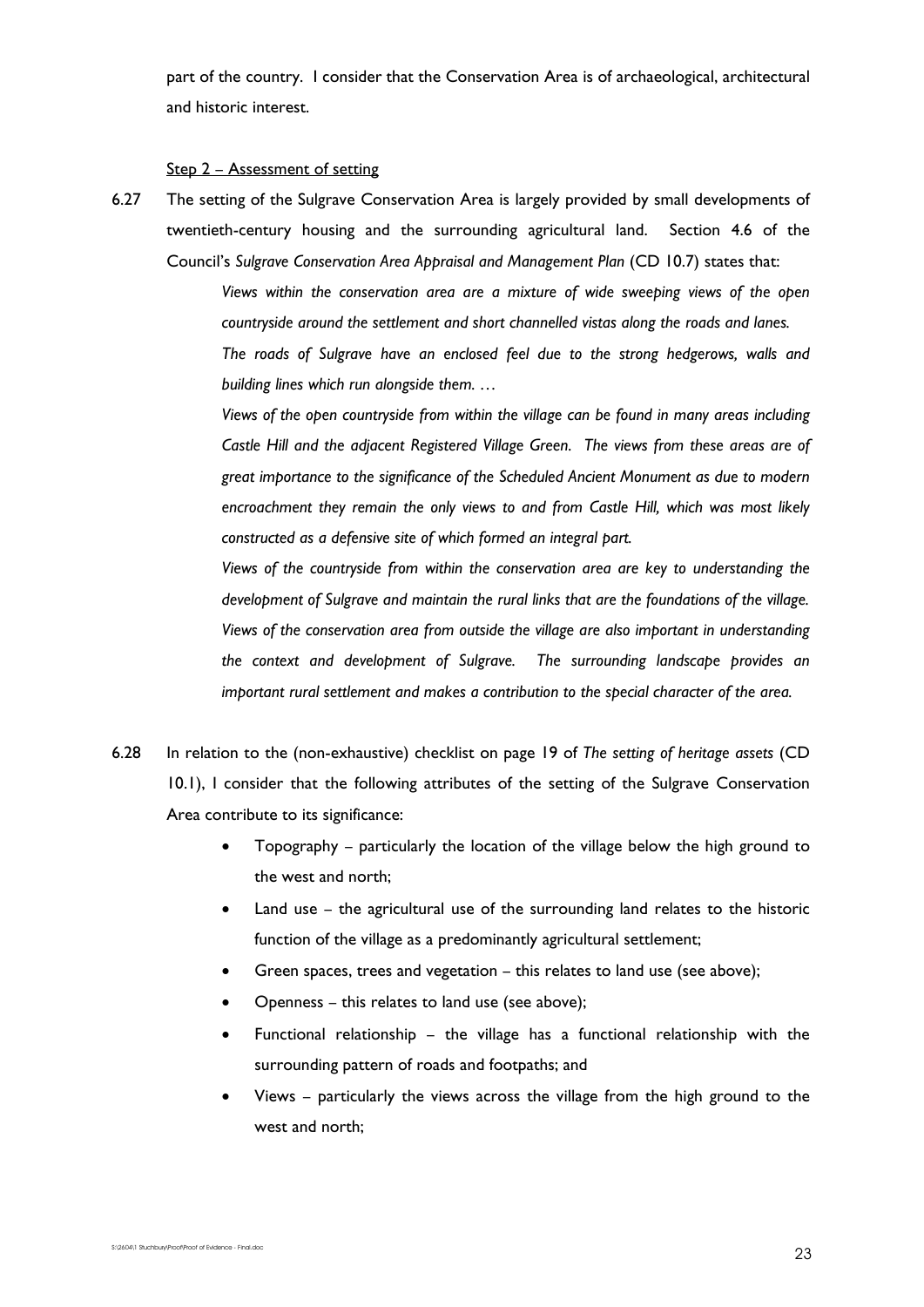Step 3 – Effect of the proposed development

- 6.29 The proposed wind turbines would be located to the south of the Sulgrave Conservation Area and the nearest turbine would be approximately 2km from the edge of the designated area. From my assessment, I consider that public views of the turbines from within the Conservation Area would only be possible from around Castle Hill and the parish church (see 6.32 to 6.36 below) and from Helmdon Road. There will also be some private views of the turbines, primarily from the first floor windows of residential properties. The turbines will be seen beyond the village in views from the public footpaths that cross the higher ground to the north but in these views the village would be clearly appreciated as a historic settlement identifiably different from the turbines, and therefore the turbines would not detract to any great extent from the significance of the heritage asset. There are no views towards the Conservation Area across the Appeal Site. As a result of the distance between the turbines and Sulgrave, and the way in which they would be seen as part of the wider landscape, I do not consider that they would be visually dominant in views from the Conservation Area (see Photomontages 4b and 5b in Volume 2 of the Further Environmental Information – CD 12.2), although the movement of the blades will attract attention to them. The scale of the proposed development is relatively limited (consisting of five turbines) and they are all located to the south so there would be no sense that they surround the Conservation Area.
- 6.30 The turbines would not lead to the loss or major alteration of any of the attributes of setting that contribute to the significance of this heritage asset (see 6.28 above), although five large new elements would be seen in views across the agricultural land to the south. The twentieth-century housing and the agricultural land adjacent to the Sulgrave Conservation Area will remain unaltered as a result of the proposed development and views of the proposed wind turbines will be very limited. As a result, I consider that the proposed development will have a moderate adverse impact on the significance of the Sulgrave Conservation Area. In relation to paragraphs 133 and 134 of the Framework (see 5.02 above and CD 2.1), I consider that this is 'less than substantial harm'. This level of harm needs to be considered against the statutory duty set out in Section 72 of the *Planning (Listed Building and Conservation Areas) Act 1990* (see 4.01 above).
- 6.31 I note that following the previous Inquiry (see 3.01 above), the Inspector's decision letter stated in relation to the Sulgrave Conservation Area (paragraph 45 – CD 6.16) that:  *Sulgrave is separated from the proposal and the presence of the wind turbines in views would act as a distraction but not erode an understanding or appreciation of the*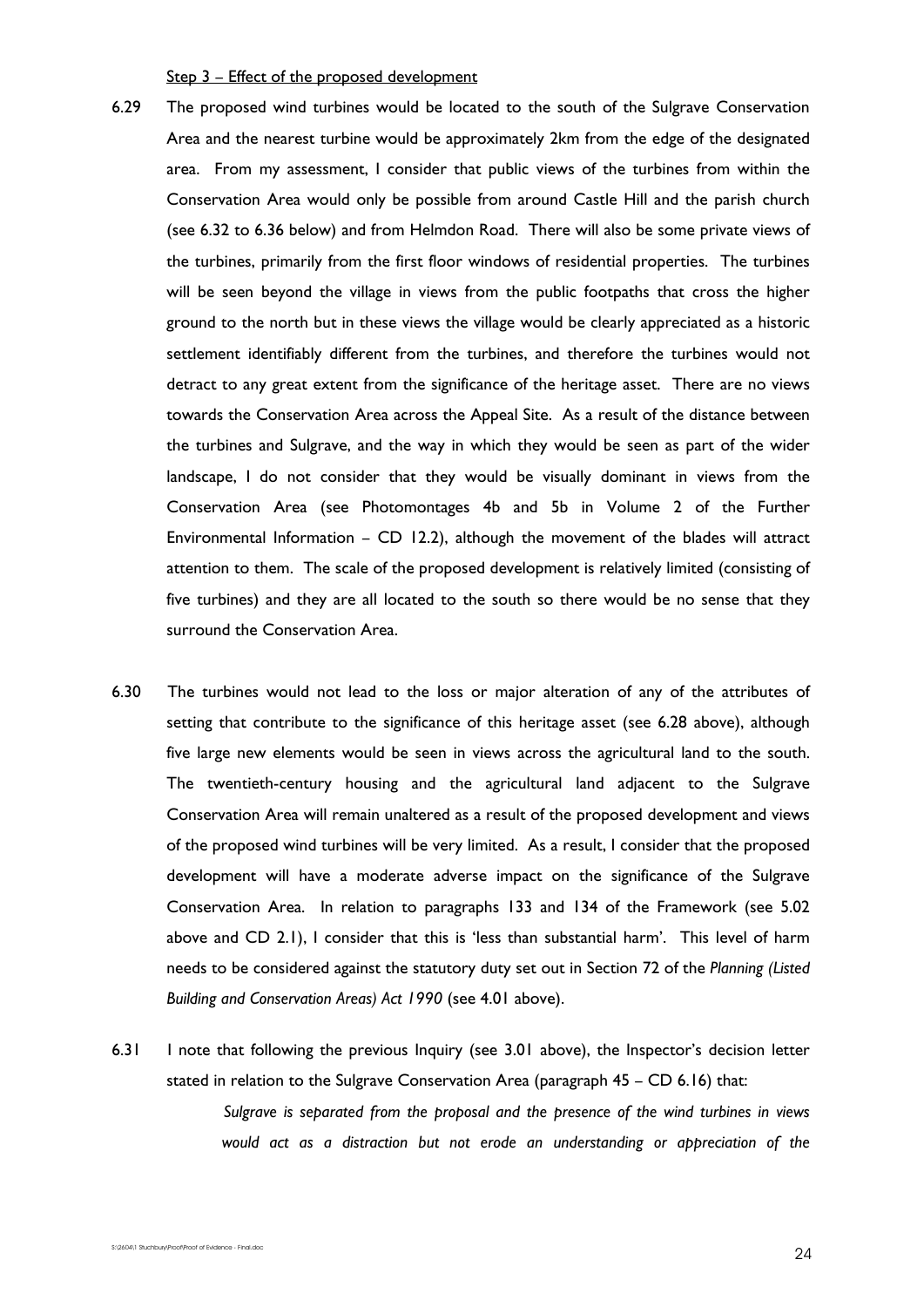*significance of the designated heritage asset. Therefore the harm would be less than substantial.* 

# **Impact on Castle Ringworks and Church of St. James, Sulgrave**

Step 1 – Identify the heritage asset

6.32 These two heritage assets are located approximately 2km north of the main section of the Appeal Site within the Sulgrave Conservation Area (see Appendix ANB 1). The Castle Ringworks are a scheduled monument (see Appendix ANB 3) and is the site of a medieval fortification that was probably occupied from the late Anglo-Saxon period to the late twelfth century. It consists of a small area that contained buildings, surrounded by a substantial ditch and a bank. The church is listed Grade II\* and dates from the thirteenth century (see Appendix ANB 2). In addition, there are 2 headstones and 5 chest tombs within the graveyard that date from the seventeenth and eighteenth centuries, and are listed Grade II (see Appendix ANB 2). It is common for the site of a former defensive structure to be closely associated with the site of the parish church at the heart of a settlement. I consider that these two heritage assets are of archaeological, architectural and historic interest, but the headstones and chest tombs may be considered to also be of artistic interest.

## Step 2 – Assessment of setting

6.33 The setting of the Castle Ringworks and the church is mainly provided by the adjacent section of the village, which includes various sections of open space. To the south there is agricultural land. All of these contribute to the significance of these heritage assets. In addition, as indicated in the Section 4.6 of the Council's *Sulgrave Conservation Area Appraisal and Management Plan* (CD 10.7) the views out from the Castle Ringworks are of great importance to the significance of the monument (see 6.27 above).

## Step 3 - Effect of the proposed development

- 6.34 The proposed wind turbines would be located on the agricultural land approximately 2km to the south of these heritage assets. The turbines will be seen in views south from both the Castle Ringworks and the church (see Photomontage 4b in Volume 2 of the Further Environmental Information – CD 12.2).
- 6.35 The adjacent section of the village and the agricultural land to the south will remain unaltered as a result of the proposed development (although views of the proposed wind turbines will be possible). However, there would be no confusion between the Castle Ringworks and the church as features of archaeological, architectural and historic interest and the turbines, and therefore the turbines would not detract to any great extent from the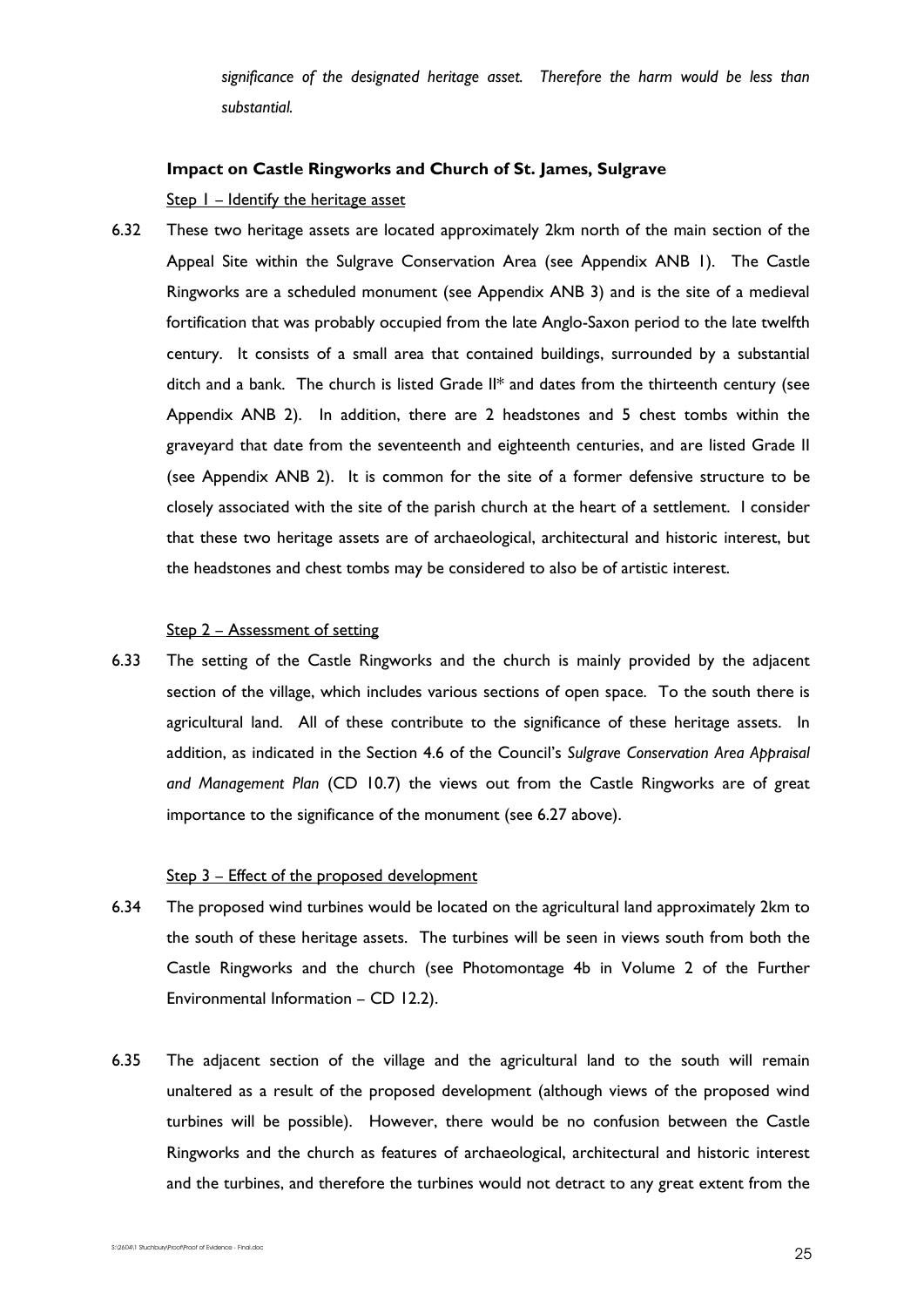significance of these heritage assets. I consider that the proposed development will have a moderate adverse impact on the significance of these two heritage assets. In relation to paragraphs 133 and 134 of the Framework (see 5.02 above and CD 2.1) I consider that this is less than substantial harm. This harm to the church needs to be considered against the statutory duty set out in Section 66 of the *Planning (Listed Building and Conservation Areas) Act 1990* (see 4.01 above).

6.36 I note that following the previous Inquiry (see 3.01 above), the Inspector's decision letter stated in relation to the Castle Ringworks and the Church of St. James (paragraph 41 – CD 6.16) that:

> *I concur with the parties that the impact of the proposal on Castle Hill and associated elements and the Church would be moderately adverse but less than substantial.*

## **Impact on Sulgrave Manor**

Step  $I$  – Identify the heritage asset

6.37 Sulgrave Manor is listed Grade I and its gatepiers are Grade II (see Appendix ANB 2). The surrounding gardens are included within the English Heritage Register of Historic Parks and Gardens at Grade II (see Appendix ANB 4) and the whole complex is located within the Sulgrave Conservation Area (see 6.26 above). The house was constructed in the midsixteenth century by Lawrence Washington, who was an ancestor of George Washington, the first President of the United States of America. It has had a very mixed history, being extended around 1700, only to be partly demolished later in the eighteenth century; following its acquisition as a memorial to George Washington in 1914 it was extensively rebuilt and in recent years it has been comprehensively restored. The Manor and its gardens are open to the public and are important visitor attractions, particularly for Americans. They are also well used for educational visits. As a small manor house and garden I consider that these heritage assets are of archaeological, architectural and historic interest, and the link to the family of George Washington significantly increases their special historic interest.

#### Step 2 – Assessment of setting

6.38 The setting of Sulgrave Manor is provided by the adjacent section of the village and by the agricultural land to the east. The open land to the south of the village is almost entirely screened in ground-level views from the Manor and its immediate surroundings by the buildings and trees along the south side of Little Street. Some views out to the south are possible from the upper floors of the Manor. I therefore consider that this open land and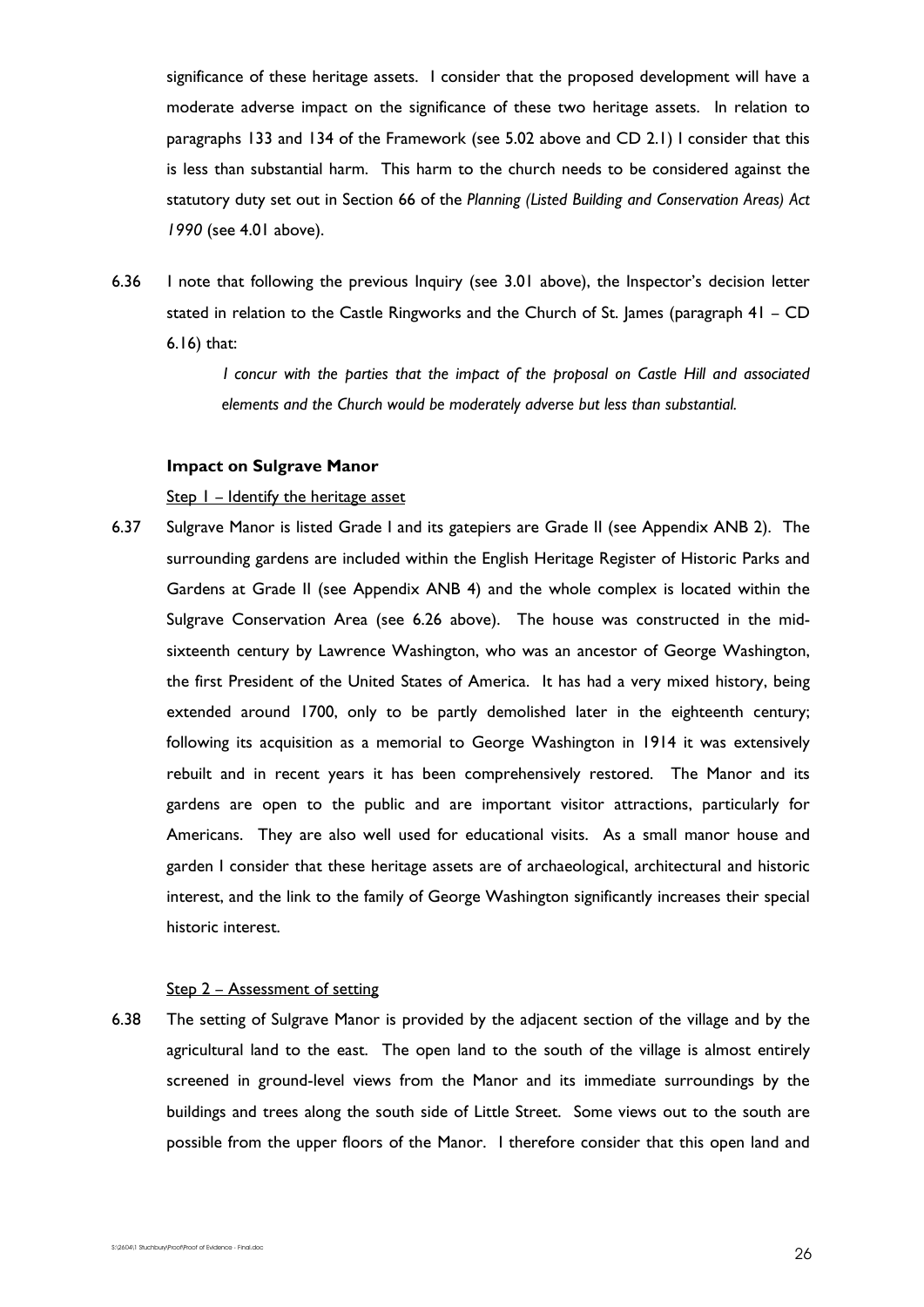the views across it towards the Appeal Site make very little contribution to the significance of Sulgrave Manor.

#### Step 3 – Effect of the proposed development

- 6.39 The proposed wind turbines would be located on the agricultural land approximately 2km to the south of Sulgrave Manor. The turbines would not generally be seen in views from the ground floor of the Manor or from the majority of the garden (see Cultural Heritage Visualisation Aa in Volume 2 of the Further Environmental Information – CD 12.2). The turbines would be visible from the orchard and the associated section of garden to the west of the house. The turbines will not generally appear in views towards these heritage assets from Manor Road. Some glimpses of the turbines will be possible from the upper floors of the Manor.
- 6.40 The adjacent section of the village and the agricultural land to the east will remain unaltered as a result of the proposed development and views of the proposed wind turbines would be very limited. I consider that the proposed development will have a neutral impact on the significance of these heritage assets (see 3.10 above). The impact of the proposed development upon Sulgrave Manor's role as a visitor attraction is considered within the evidence of Mr. Bell.
- 6.41 I note that following the previous Inquiry (see 3.01 above), the Inspector's decision letter stated in relation to Sulgrave Manor (paragraph 43 – CD 6.16) that:

*… the proposed wind farm would have a very limited adverse impact on the setting of the listed house and registered garden.*

## **Impact on Church of St. Mary Magdalene, Helmdon**

#### Step 1 – Identify the heritage asset

6.42 This church is a Grade II\* listed building that is located on high ground at the southern end of the village of Helmdon, approximately 1.2km east of the eastern boundary of the Appeal Site (see Appendices ANB I and ANB 2). It is predominantly a fourteenth century structure, although the tower and many other elements date from the nineteenth century. In addition, there are 8 headstones and 6 chest tombs within its graveyard that date from the seventeenth and eighteenth centuries and are listed Grade II (see Appendix ANB 2). I consider that as a parish church the building is primarily of architectural and historic interest, although some of the headstones may be considered to also be of artistic interest.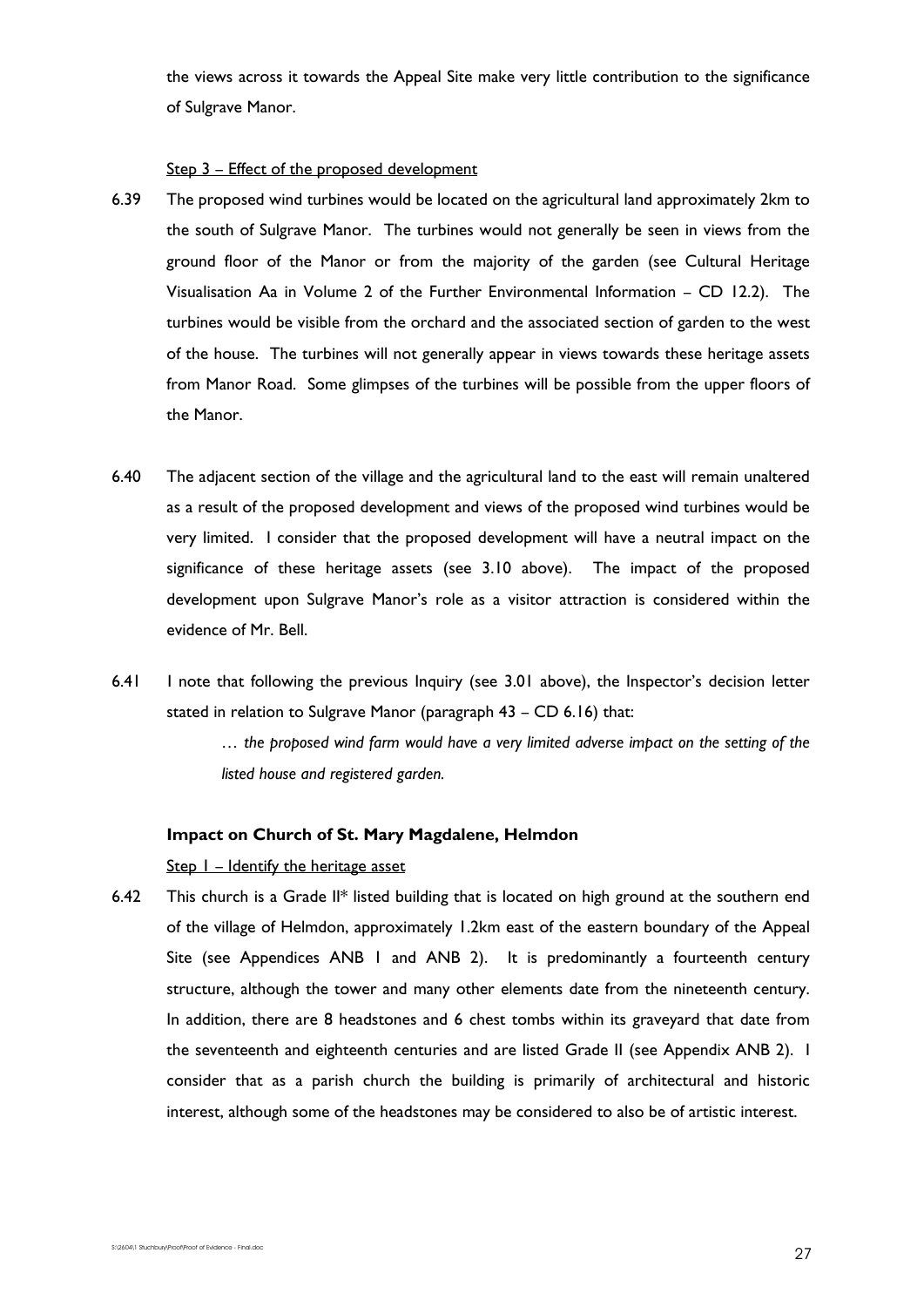Step 2 – Assessment of setting

6.43 The setting of the church is provided by its graveyard, the adjacent section of the village (including the manorial earthworks to the west), its hill-top location and the surrounding agricultural land. As the heritage asset is a church, I consider that it is the graveyard and its relationship to the village that are of particular importance in understanding its significance. Hill-top locations were often chosen for the sites of early churches and thus this aspect of its setting is also important. The surrounding agricultural land is, in my opinion, of more limited relevance to the significance of the church.

#### Step 3 – Effect of the proposed development

- 6.44 The proposed wind turbines would be located on the agricultural land to the west of the church and the nearest turbine would be approximately 1.6km from the church. The approach to the church is from the west and views towards the building from this direction will not be affected by the wind turbines. Views out from the church and its graveyard are very limited as a result of the surrounding trees, although the turbines would be visually dominant in views from the lychgate and from small sections along the western edge of the graveyard; from these locations the movement of the turbines will attract attention. There are no significant views of the church from the east beyond the graveyard that would be affected by the turbines, although in some views from the west the turbines would be seen in association with the church.
- 6.45 The graveyard, the adjacent section of the village, and the hill-top location of the church will remain unaltered as a result of the proposed development. Also, the agricultural land around the church will remain largely unaltered (albeit with the addition of five large new elements). I therefore consider that the proposed development will have a slight adverse impact on the significance of the church. In relation to the distinctions made in the Framework (see 5.02 above and CD 2.1), I consider that the proposed development would cause 'less than substantial harm' to the significance of this listed building. Even this slight harm needs to be considered against the statutory duty set out in Section 66 of the *Planning (Listed Building and Conservation Areas) Act 1990* (see 4.01 above).
- 6.46 I note that following the previous Inquiry (see 3.01 above), the Inspector's decision letter stated in relation to the Church of St. Mary Magdelene (paragraph 52 – CD 6.16) that: *… the proposal would not result in harm to its significance and any impact would be less than substantial.*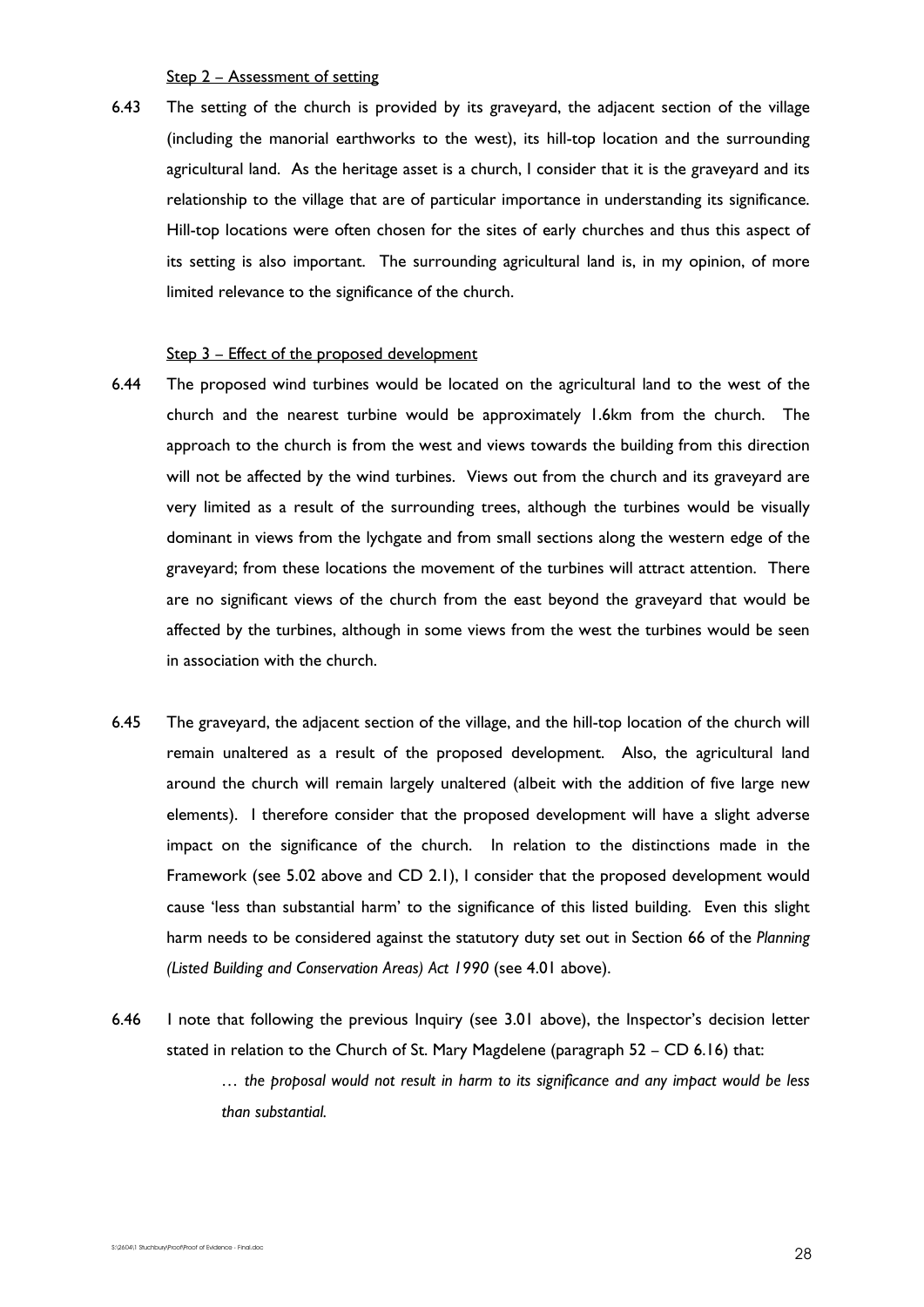#### **Impact on Canons Ashby**

Step  $I$  – Identify the heritage asset

6.47 The National Trust has raised concerns about the impact of the proposed development upon its property at Canons Ashby, a house dating from the sixteenth and seventeenth centuries, which is located approximately 7km north of the Appeal Site (see Appendix ANB 1). The grounds around the house were laid out in the eighteenth century and are included within the English Heritage Register of Historic Parks and Gardens at Grade II\* (see Appendix ANB 4) and the site also includes a number of listed buildings (in this case the list descriptions are not provided in Appendix ANB 2). As a medium-sized country house with associated buildings and gardens I consider that Canons Ashby is of archaeological, architectural, artistic and historical interest.

#### Step 2 – Assessment of setting

6.48 The wider setting of Canons Ashby (which is of relevance at this Inquiry) is principally provided by the surrounding agricultural land.

# Step 3 – Effect of the proposed development

- 6.49 The proposed wind turbines would be seen in long-distance views from a number of locations around Canons Ashby (see Cultural Heritage Visualisations Ba, Ca, Da, Ea, and Fa in Volume 2 of the Further Environmental Information – CD 12.2). Views of the turbines would be predominantly from the upper floors of the house, from high ground within the park and from the tower of the church. The undulating nature of the topography within and around the park and gardens, and the many mature trees within and around the park, mean that views of the turbines from ground level would be limited. In particular, the turbines would not be seen on or close to any of the axial views through the gardens and would not be generally visible in principal views from the house. As a result, I consider that the proposed development would have a neutral impact on the significance of Canons Ashby.
- 6.50 I note that following the previous Inquiry (see 3.01 above), the Inspector's decision letter stated in relation to Canons Ashby (paragraph 50 – CD 6.16) that:

 *Overall, due to its separation from the house and gardens, intervening landscape and settlements, the proposal would not impact harmfully on the significance or wider setting of the property.*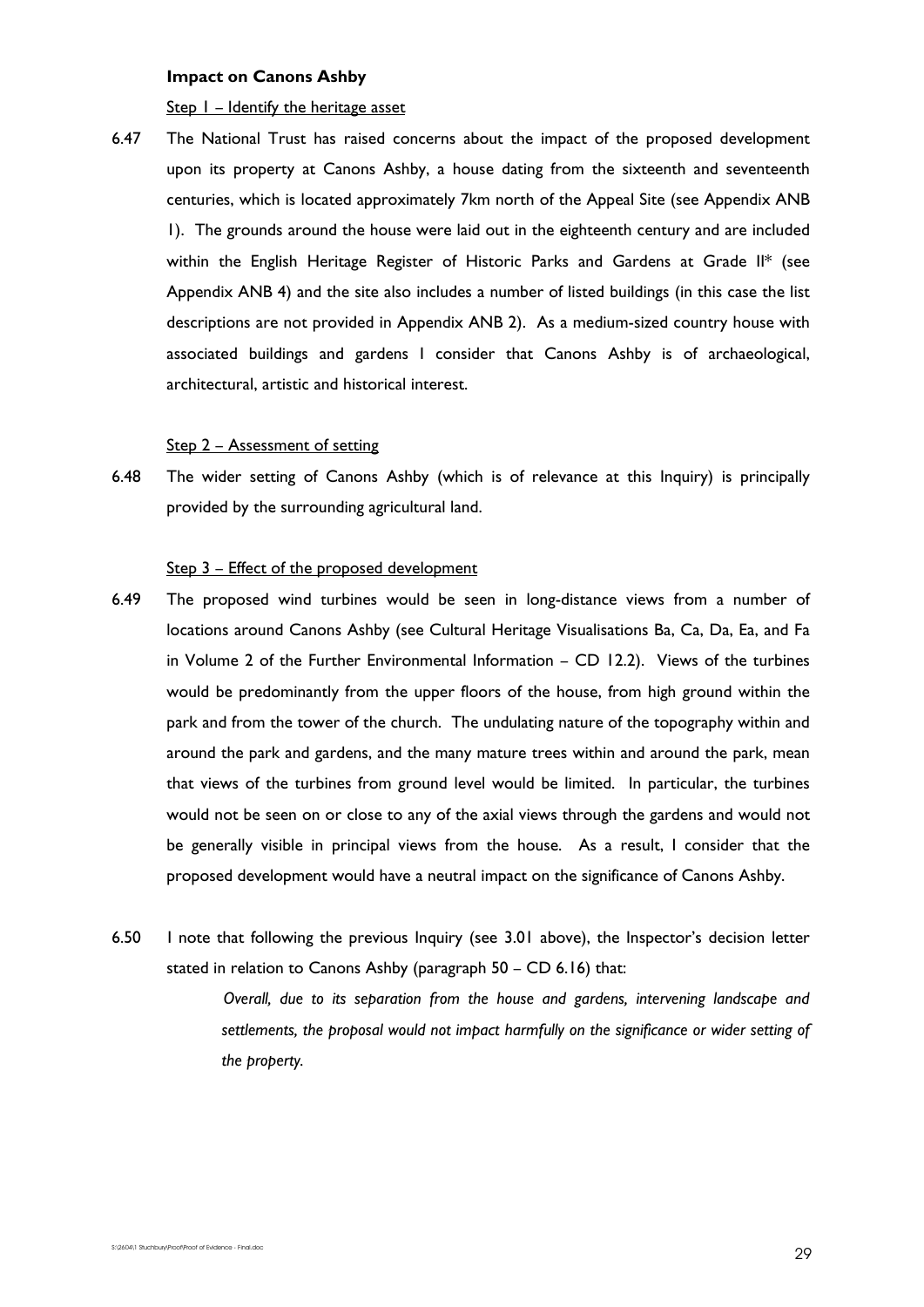#### **Impact on Stowe**

Step  $I$  – Identify the heritage asset

6.51 The National Trust has also raised concerns about the impact of the proposed development upon Stowe, a major eighteenth country house, which is located approximately 11km southeast of the Appeal Site (see Appendix ANB 1). The grounds at Stowe are included within the English Heritage Register of Historic Parks and Gardens at Grade I (see Appendix ANB 4) and the site also includes a large number of listed buildings (in this case the list descriptions are not provided in Appendix ANB 2). Stowe is a substantial country house and its pleasure grounds (to the south-east of the house) are world famous, primarily because of its collection of garden structures. The house and pleasure grounds are set within a parkland setting. I therefore consider that Stowe is of archaeological, architectural, artistic and historical interest.

#### Step 2 – Assessment of setting

6.52 The wider setting of Stowe (which is of relevance at this Inquiry) is principally provided by the surrounding agricultural land, which contributes to its significance as a major country house set within its own gardens and parkland.

### Step 3 – Effect of the proposed development

- 6.53 The proposed wind turbines would be seen in long-distance views from Stowe (see Photomontage 18b in Volume 2 of the Further Environmental Information – CD 12.2). The turbines would not be on or close to the axial view out from the north front of the house or other axial views, although the proposed wind farm would be seen as an element within the broader landscape from the central section of the Oxford Avenue as it passes the house and from other locations within the northern section of the park. The turbines would have no impact upon the pleasure grounds, which are located in a valley to the south-east of the house. As a result, I consider that the proposed development would have a slight adverse impact on the significance of the registered park and garden but would have a neutral impact upon the significance of the many listed buildings at Stowe.
- 6.54 I note that following the previous Inquiry (see 3.01 above), the Inspector's decision letter stated in relation to Stowe (paragraph 51 – CD 6.16) that:

*As the turbine blades would form a very small part of the overall view to the north and be about 11.4 km from the park, their impact would be slight on the significance of the heritage assets and less than substantial.*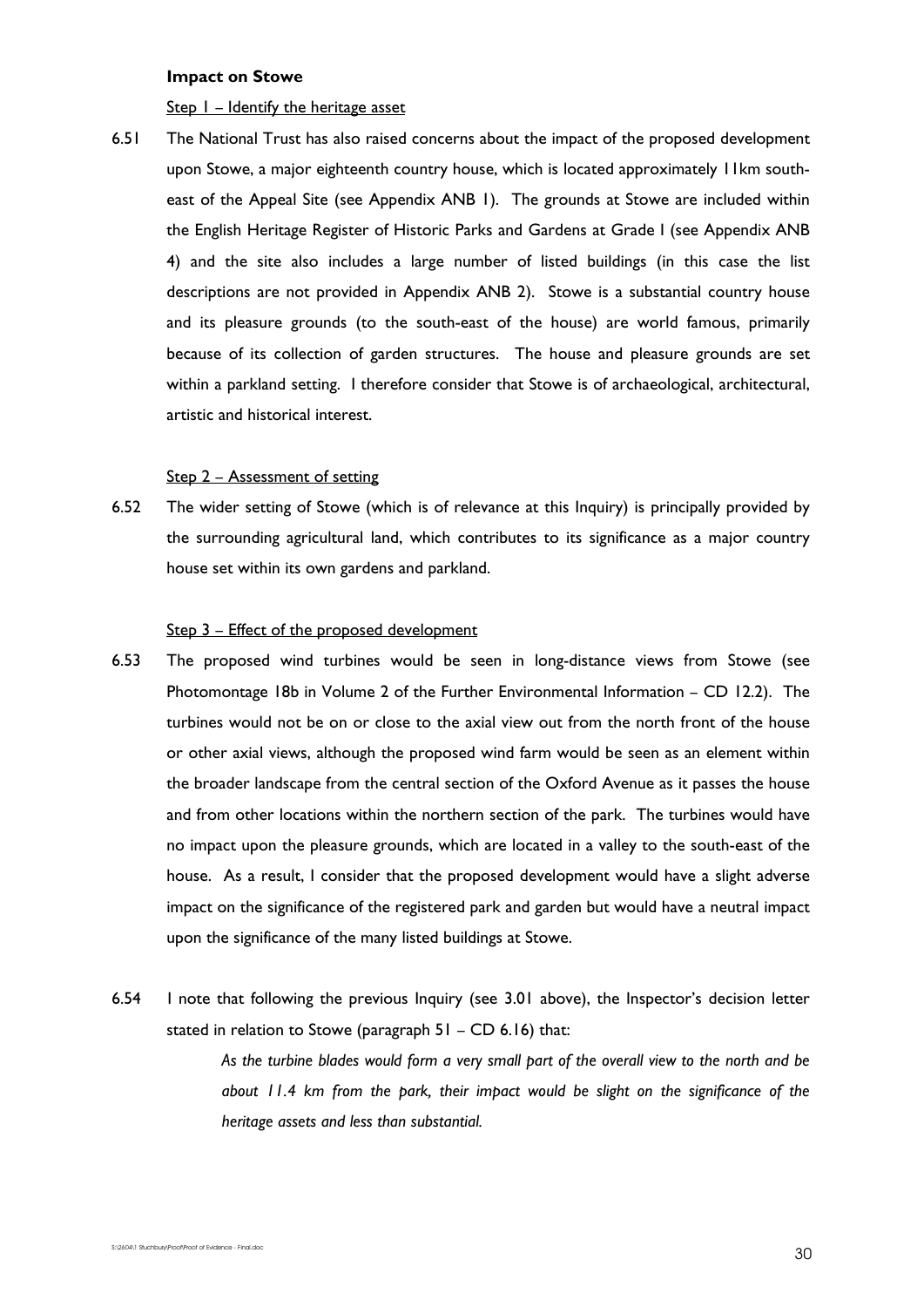## **Impact on the site of the deserted village of Stuchbury**

Step  $I$  – Identify the heritage asset

6.55 The remains of the village of Stuchbury are predominantly to the south of Stuchbury Hall Farm and are close to the northern boundary of the Appeal Site (see Appendix ANB 1). The location of the village can be identified as a series of earthworks and the line of a hollow way. I note that concern has been expressed about the extent of the village, which is unknown. However, there does not appear to be any evidence that it extended into the Appeal Site and the archaeological investigations undertaken in connection with this proposal did not indicate that any remains of the village would be damaged by the proposed development. The site is not a scheduled monument but as the location of a medieval and (possibly) earlier settlement it is considered to be a non-designated heritage asset of regional interest. I consider the site to be of archaeological and historic interest.

## Step 2 – Assessment of setting

6.56 The setting of the site of the village is provided by the surrounding agricultural land, Stuchbury Hall Farm and later features, such as the line of the disused Northampton and Banbury Junction Railway. As the heritage asset was presumably a predominantly agricultural community, it is the surrounding agricultural land (with its field boundaries and trees) that contributes to significance of the asset. However, given the nature of the asset (with little visible presence), this contribution to significance is very limited.

#### Step 3 – Effect of the proposed development

- 6.57 The proposed wind turbines would be located on the agricultural land to the south of the site of the village. The nearest turbine would be approximately 500m from the southern edge of the earthworks and would be visually dominant in views to and from the remains. The movement and noise of the turbines would also be new features in and around the earthworks. However, the scale of the proposed development is relatively limited (consisting of five turbines) and they are all located to the south so there would be no sense that they surround the asset.
- 6.58 As the agricultural land around the site of the village will remain largely unaltered (albeit with the addition of five large new elements), I consider that the proposed development will have a slight adverse impact on the significance of this heritage asset.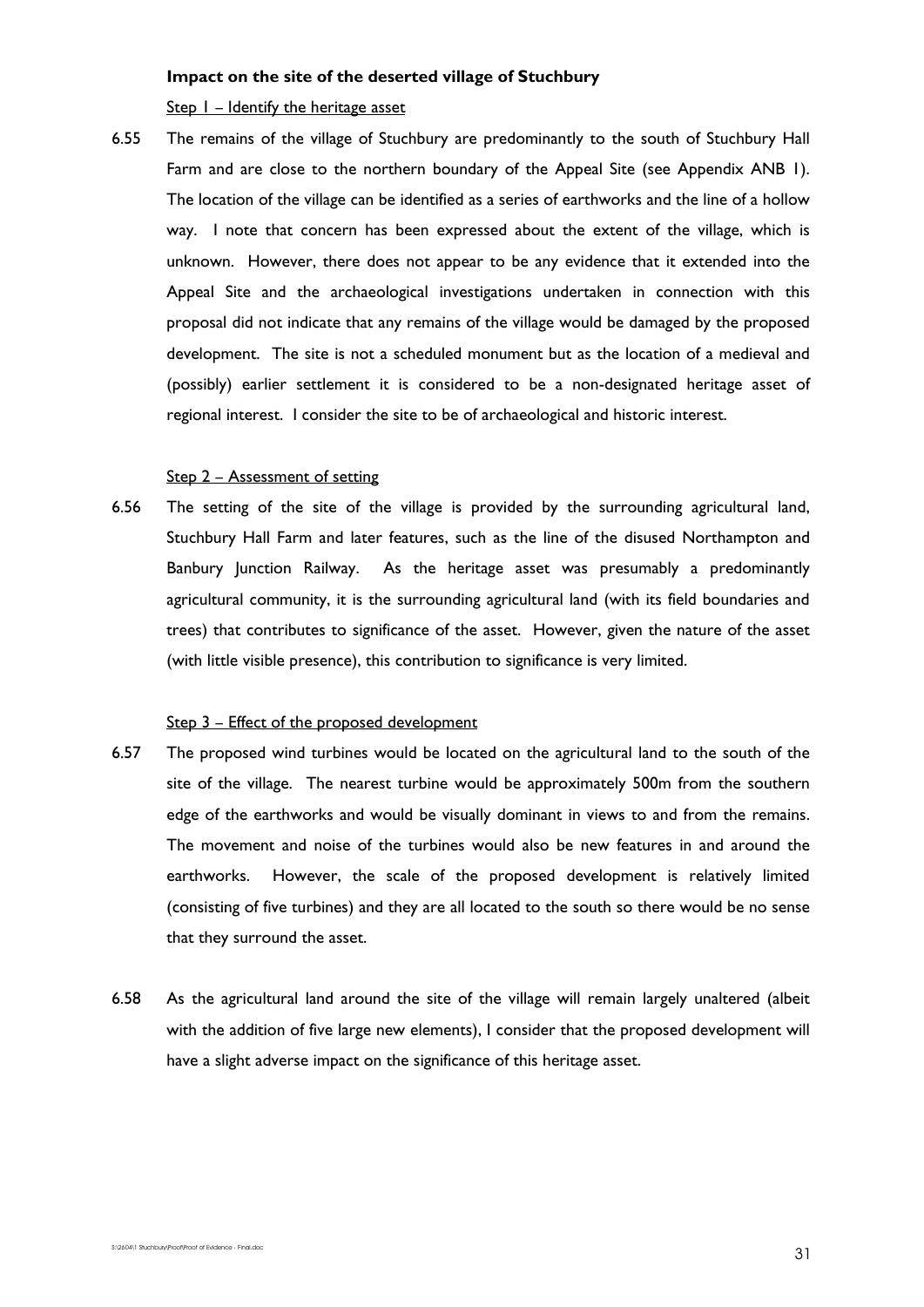# **Impact on Railway Viaduct at Helmdon**

Step 1 – Identify the heritage asset

6.59 This railway viaduct is part of the disused Great Central Railway, which runs north-south approximately 500m from the eastern boundary of the Appeal Site (see Appendix ANB 1). It is a brick structure that carried the railway on a series of arches. I consider the viaduct to be of architectural and historic interest and as a non-designated heritage asset of regional interest.

# Step 2 – Assessment of setting

6.60 The setting of the railway viaduct is provided by the surrounding agricultural land and by the lines of two disused railways. It is the disused railway lines that primarily contribute to significance of the asset.

## Step 3 - Effect of the proposed development

6.61 The proposed wind turbines would be located on the agricultural land to the west of the railway viaduct. The nearest turbine would be approximately 800m away and would be visually dominant in views to and from the heritage asset. The movement and noise of the turbines would also be new features in the landscape. However, the scale of the proposed development is relatively limited (consisting of five turbines) and they are all located to the west so there would be no sense that they surround the asset. As the disused railway lines and the agricultural land around the railway viaduct will remain largely unaltered (albeit with the addition of five large new elements), I consider that the proposed development will have a neutral impact on the significance of this heritage asset.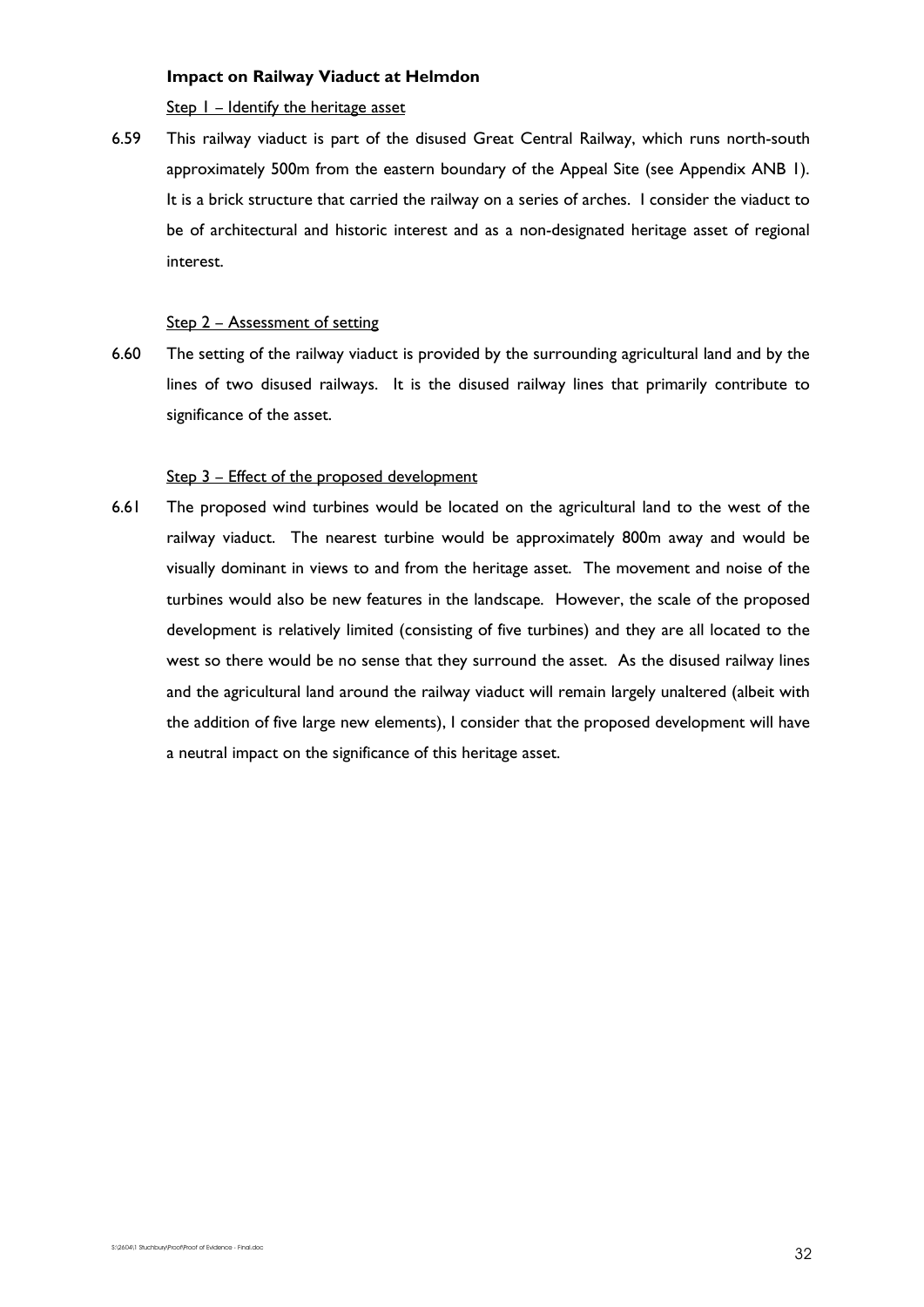# **7.00 CONCLUSIONS**

- 7.01 Within my evidence I have set out the statutory requirements and the policies of the Development Plan that relate to the historic environment, together with other relevant documents adopted by the Council. I have also considered central government policy relating to the historic environment and the guidance provided by English Heritage that I consider to be relevant to the impact of the proposed development upon the significance of the heritage assets (both designated and non-designated) around the Appeal Site.
- 7.02 I have assessed the impact of the proposed wind turbines on the significance of the specific heritage assets that are of concern to the Council, consultees and third parties (see 3.03 and 3.04 above and Section 6.00 above). As a result of this assessment I have concluded that the proposed development would impact upon the significance of these heritage assets as follows:
	- Greatworth Hall Moderate adverse;
	- Greatworth Conservation Area Slight Adverse;
	- Church of St. Peter, Greatworth Slight Adverse;
	- Astwell Castle Moderate Adverse;
	- Sulgrave Conservation Area Moderate Adverse;
	- Castle Hill Ringworks and Church of St. James, Sulgrave Moderate Adverse;
	- Sulgrave Manor Neutral;
	- Church of St. Mary Magdelene, Helmdon Slight Adverse;
	- Canons Ashby Neutral;
	- Stowe Slight Adverse;
	- Site of deserted village, Stuchbury Slight Adverse; and
	- Railway Viaduct, Helmdon Neutral.
- 7.03 All of the adverse impacts that have been identified on these heritage assets are indirect, in that they relate to harm to their settings and the intervention of the proposed wind turbines into a number of views. The proposed development will not give rise to any direct harm to any identified heritage assets.
- 7.04 The proposed development would be contrary to the specific wording of 'saved' Policies G3 and EV11 of the Local Plan (see 4.05 above). However, as indicated at 4.06 above and within the evidence of Mr. Bell, these policies do not contain a balancing provision and are therefore considered to be inconsistent with the relevant parts of the Framework. I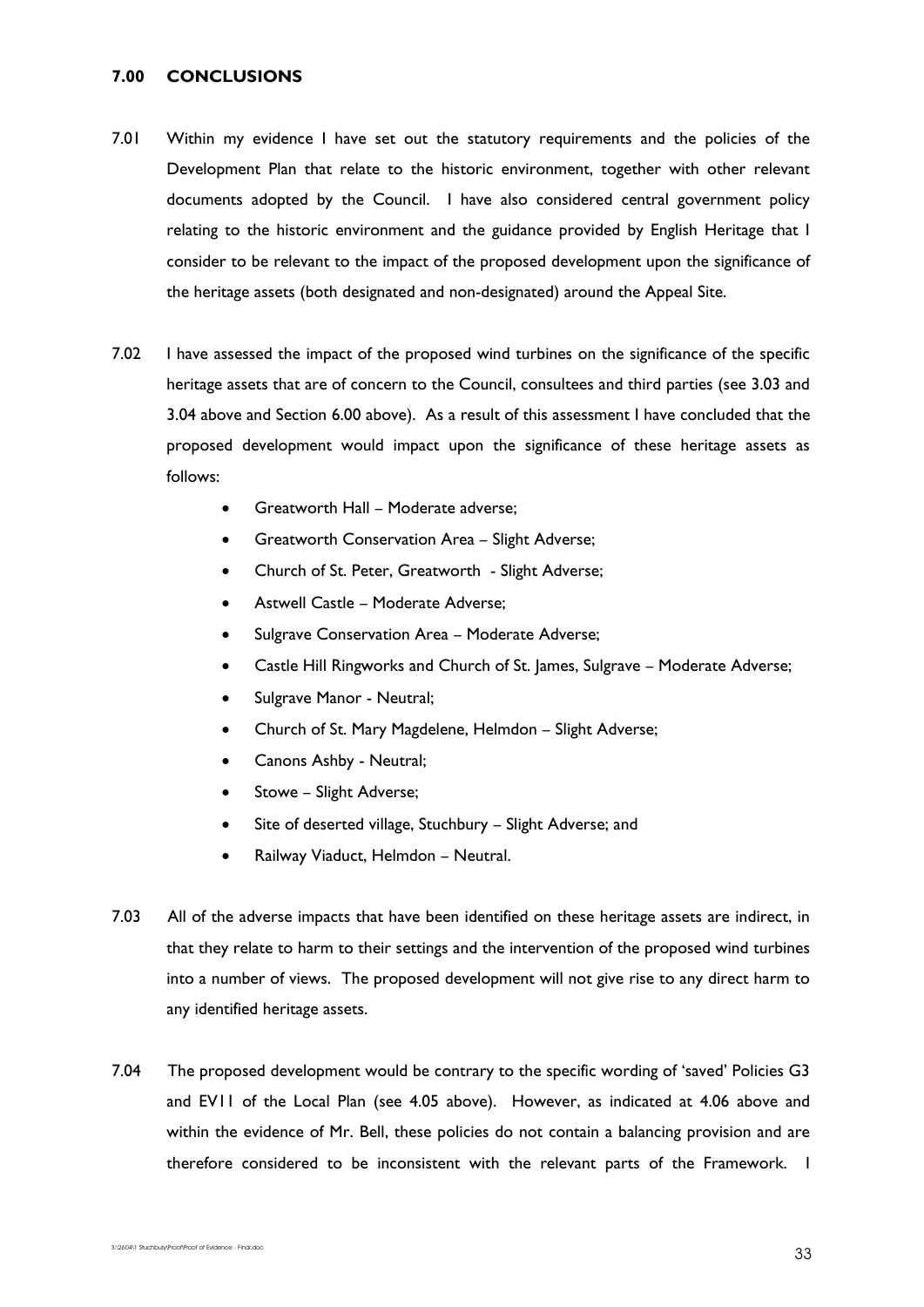consider that the proposed development would accord with the Policies EV10, EV12 and EV28 of the Local Plan (see 4.05 above). Mr Bell considers the relationship of the proposed development to the draft Joint Core Strategy (see 4.07 above).

- 7.05 For the purposes of the Framework I consider that all the identified impacts are 'less than substantial' and therefore paragraph 134 is relevant (see 5.02 above). Indeed, I note that the Council accepts that the harm to heritage assets is less than substantial (see 3.03 above and paragraph 4.11 of the Council's Statement of Case). Inevitably, some observers may not like the fact that the proposed wind turbines will be experienced in relation to some or all of the heritage assets that have been considered. It may even be the case that an understanding of the significance of some of these assets would be easier if the turbines were not erected. However, in no case would the turbines impact on elements of setting which contribute to significance to such a degree as to cause substantial harm. Paragraph 134 of the Framework indicates that 'less than substantial harm' needs to be weighed against the public benefits of the proposed development. I consider that this 'balancing exercise' is the general intention of the statutory requirements (see 4.01 above) and the relevant policies of the Development Plan (see 4.04 to 4.06 above and CD 1.1).
- 7.06 The English Heritage document, *Wind Energy and the Historic Environment*, indicates that reversibility is an important feature and should be taken into account (see 5.09 above and CD 10.5) and this has been explicitly confirmed in the National Policy Statement for Renewable Energy Infrastructure EN-3 (see 5.06 above and CD 2.8). This aspect of the proposed development is of particular significance in relation to the historic environment. Whilst 25 years is not a short period in human terms (being approximately one generation), in relation to the enduring significance of the heritage assets around the Appeal Site it only represents a small slice of their history up to the present day (and a much smaller slice of their potential history). Whatever adverse effect the proposed development may be considered to have on heritage assets, this will be capable of being reversed after 25 years. Taken at its highest, the Council's case is that some elements of setting that contribute to the significance of heritage assets will be affected for a defined period, but this significance will be fully revealed after a period of 25 years.
- 7.07 As is recognised in the English Heritage documents, *Climate Change and the Historic Environment* (see 5.07 and CD 10.3) and *Wind Energy and the Historic Environment* (see 5.08 and CD 10.5), climate change is likely to be detrimental to the historic environment. Whilst there will be some diffuse benefits to the historic environment from the proposed